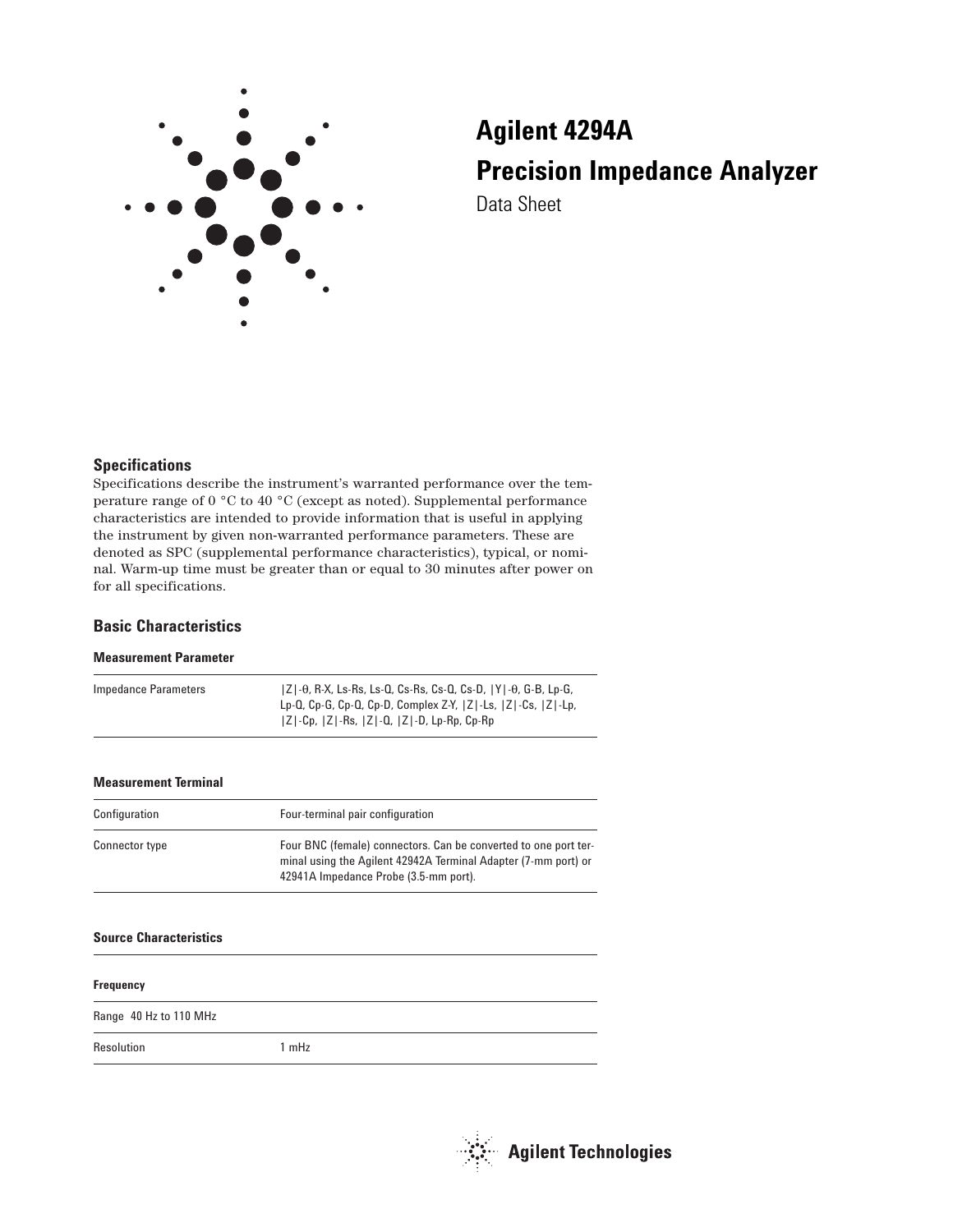Accuracy

| without Option 4294A-1D5                                                 | $\pm 20$ ppm (at 23 $\pm 5$ °C)<br>$\pm$ 40 ppm (at 0 to 55 °C) |  |
|--------------------------------------------------------------------------|-----------------------------------------------------------------|--|
| with Option 4294A-1D5                                                    | $\pm 0.13$ ppm (at 0 to 55 °C)                                  |  |
| <b>Voltage Signal Level</b>                                              |                                                                 |  |
| Range                                                                    | 5 mVrms to 1 Vrms                                               |  |
| Resolution                                                               | $1 \text{ mV}$                                                  |  |
| Accuracy                                                                 |                                                                 |  |
| at four-terminal pair port of<br>the 4294A or 7-mm port of<br>the 42942A | $\pm$ [(10 + 0.05 X f)% + 1 mV] (at 23 $\pm$ 5 °C)              |  |
| at measurement port of the<br>42941A, 16048G/H                           | $\pm$ [(15 + 0.1 X f)% + 1 mV] (at 23 $\pm$ 5 °C)               |  |

#### NOTE

*f:* frequency [MHz].

These characteristics apply when OPEN is connected to each port. Test signal level should be ≤0.5 Vrms when the measured impedance is ≤50  $\Omega$ . Beyond 23  $\pm 5$  °C of temperature, test signal level setting accuracy is twice as bad as described.

#### **Current Signal Level**

| Range                                      | 200 µArms to 20 mArms                                                                          |
|--------------------------------------------|------------------------------------------------------------------------------------------------|
| Resolution                                 | $20 \mu A$                                                                                     |
| Accuracy                                   |                                                                                                |
| at four-terminal pair port of<br>the 4294A |                                                                                                |
| at $\leq$ 15 MHz                           | $+[10\% + 50 \mu A]$ , $-[ (10 + 0.2 \times f^2)\% + 50 \mu A]$<br>(at 23 $\pm$ 5 °C, typical) |
| at $>15$ MHz                               | $\pm$ [(10 + 0.3 X f)% + 50 µA]<br>(at $23 \pm 5$ °C, typical)                                 |
| at 7-mm port of the 42942A                 |                                                                                                |
| at $\leq$ 5 MHz                            | $+[10\% + 50 \mu A]$ , $-[ (10 + 1 \times f^2)\% + 50 \mu A]$<br>(at $23 \pm 5$ °C, typical)   |
| at $>5$ MHz                                | $\pm$ [(10 + 0.3 X f)% + 50 µA]<br>(at $23 \pm 5$ °C, typical)                                 |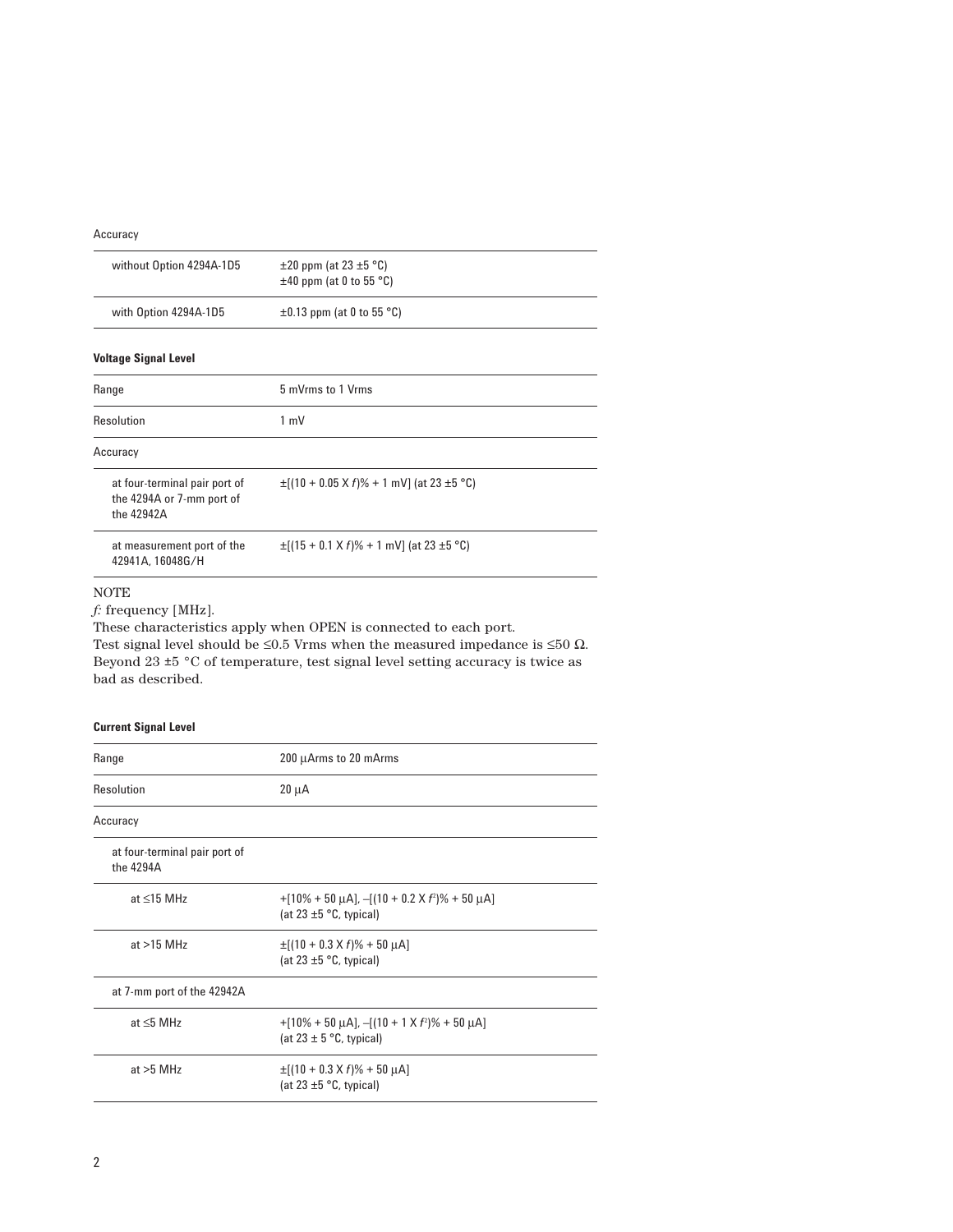| at measurement port of the<br>42941A, 16048G/H |                                                                                                |
|------------------------------------------------|------------------------------------------------------------------------------------------------|
| at $<$ 5 MHz                                   | $+[10\% + 50 \mu A]$ , $-[ (15 + 1.5 \times f^2)\% + 50 \mu A]$<br>(at $23 \pm 5$ °C, typical) |
| at $>5$ MHz                                    | $\pm$ [(20 + 0.3 X f)% + 50 µA]<br>(at $23 \pm 5$ °C, typical)                                 |

 $\mathcal{L}_{\mathcal{A}}$ 

#### NOTE

*f:* frequency [MHz].

These characteristics apply when SHORT is connected to each port. Test signal level should be  ${\leq}20$  mArms when the measured impedance is  ${\leq}50$   $\Omega.$ 

#### **Signal Level Monitor**

| Voltage range                                                            | (Same as the voltage signal level setting range)                             |
|--------------------------------------------------------------------------|------------------------------------------------------------------------------|
| Voltage monitor accuracy                                                 |                                                                              |
| at four-terminal pair port of<br>the 4294A or 7-mm port of<br>the 42942A | $\pm (10 + 0.05 \times f + 100/Z_X)[\%]$<br>(at $23 \pm 5$ °C, typical)      |
| at measurement port of the<br>42941A, 16048G/H                           | $\pm (10 + 0.15 \times f + 100/Z_X)[\%]$<br>(at 23 $\pm$ 5 °C, typical)      |
| Current range                                                            | (Same as the current signal level setting range)                             |
| Current monitor accuracy                                                 |                                                                              |
| at four-terminal pair port of<br>the 4294A or 7-mm port of<br>the 42942A | $\pm$ (10 + 0.3 X f + Z <sub>x</sub> /100)[%]<br>(at $23 \pm 5$ °C, typical) |
| at measurement port of the<br>42941A.16048G/H                            | $\pm$ (10 + 0.4 X f + Z <sub>x</sub> /100)[%]<br>(at 23 $\pm$ 5 °C, typical) |

#### NOTE

*f*: frequency [MHz],  $Z_X$  impedance measurement value [ $\Omega$ ]. Beyond 23 ±5 °C, the test signal level monitor accuracy is twice as bad as described.

#### **Output Impedance**

Output impedance 25  $\Omega$  (nominal)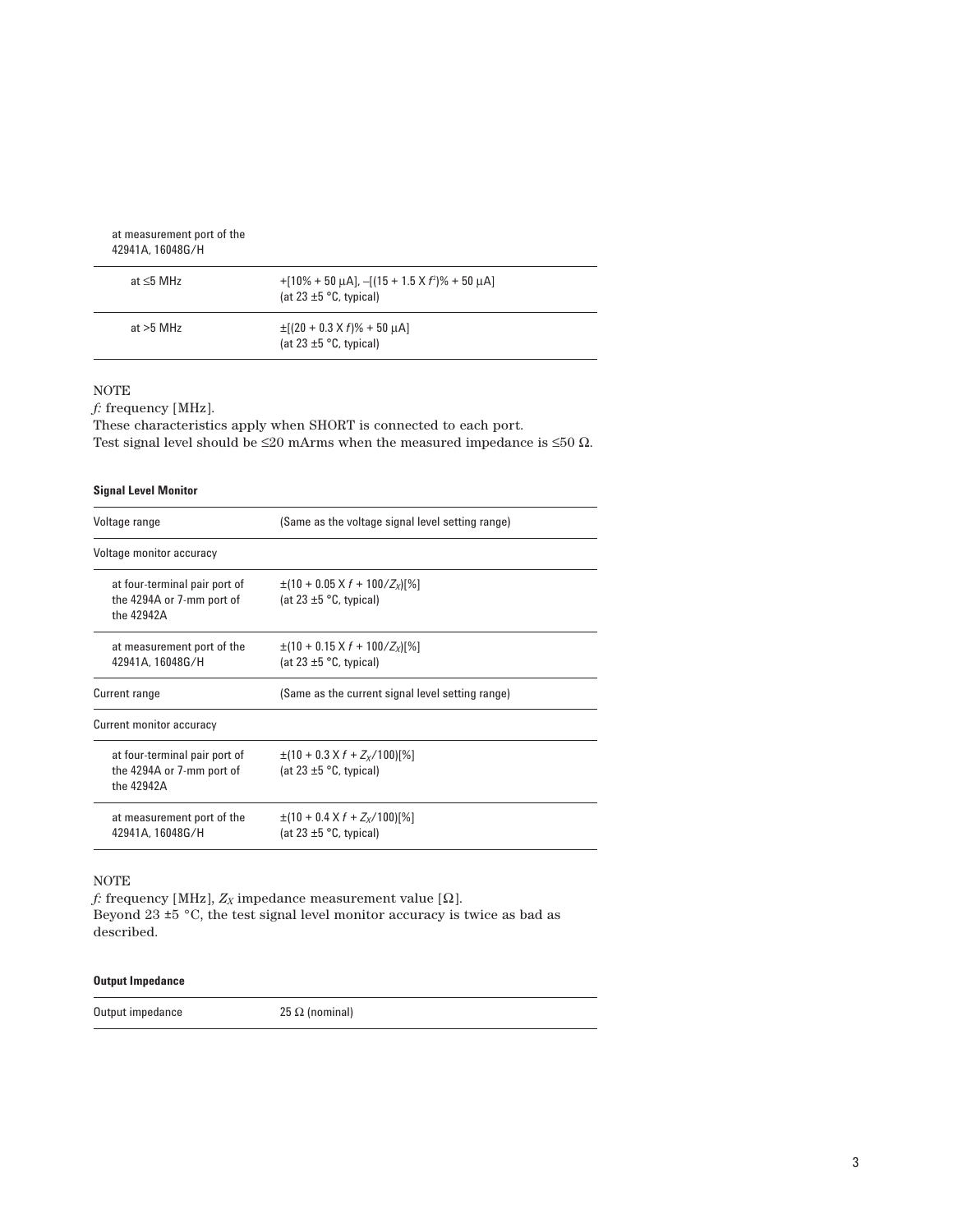#### **DC Bias Function**

| DC voltage bias                             |                                                                                                                                                        |
|---------------------------------------------|--------------------------------------------------------------------------------------------------------------------------------------------------------|
| Range                                       | 0 to $\pm 40$ V (see Figure 1)                                                                                                                         |
| Resolution                                  | $1 \text{ mV}$                                                                                                                                         |
| Accuracy                                    | $\pm$ [0.1% + (5 + 30 X   $I_{mon}$  ) mV](at 23 $\pm$ 5 °C)<br>$\pm$ [0.2% + (10 + 30 X   $I_{mon}$  ) mV](beyond 23 $\pm$ 5 °C)                      |
| DC current bias                             |                                                                                                                                                        |
| Range                                       | $0$ to $\pm 100$ mA (see Figure 1)                                                                                                                     |
| Resolution                                  | $40 \mu A$                                                                                                                                             |
| Accuracy                                    | $\pm$ [2% + (0.2 +   $V_{mon}$  /20) mA] (at 23 ±5 °C)<br>$\pm$ [4% + (0.4 +   $V_{mon}$   /20) mA] (beyond 23 $\pm$ 5 °C)                             |
| DC voltage bias at constant<br>voltage mode |                                                                                                                                                        |
| Range                                       | 0 to $\pm 40$ V (see Figure 1)                                                                                                                         |
| Resolution                                  | $1 \text{ mV}$                                                                                                                                         |
| Accuracy                                    | $\pm$ [0.5% + (5 + $Z_d$ X   $I_{mon}$  ) mV] (at 23 $\pm$ 5 °C, typical)<br>$\pm$ [1.0% + (10 + $Z_d$ X   $I_{mon}$  ) mV] (beyond 23 ±5 °C, typical) |
| DC current bias at constant current mode    |                                                                                                                                                        |
| Range                                       | 0 to $\pm 100$ mA (see Figure 1)                                                                                                                       |
| Resolution                                  | $40 \mu A$                                                                                                                                             |
| Accuracy                                    | $\pm$ [1% + (0.5 +   $V_{mon}$  /10000) mA] (at 23 ±5 °C, typical)<br>$\pm$ [2% + (1.0 +   $V_{mon}$  /5000) mA] (beyond 23 ±5 °C, typical)            |
| DC bias monitor                             |                                                                                                                                                        |
| DC voltage range                            | (Same as the dc voltage bias setting range)                                                                                                            |
| DC voltage accuracy                         | $\pm$ [0.2% + (5 + $Z_d$ X   $I_{mon}$  ) mV] (at 23 $\pm$ 5 °C)<br>$\pm$ [0.4% + (10 + $Z_d$ X   $I_{mon}$  ) mV] (beyond 23 $\pm$ 5 °C)              |
| DC current range                            | (Same as the dc current bias setting range)                                                                                                            |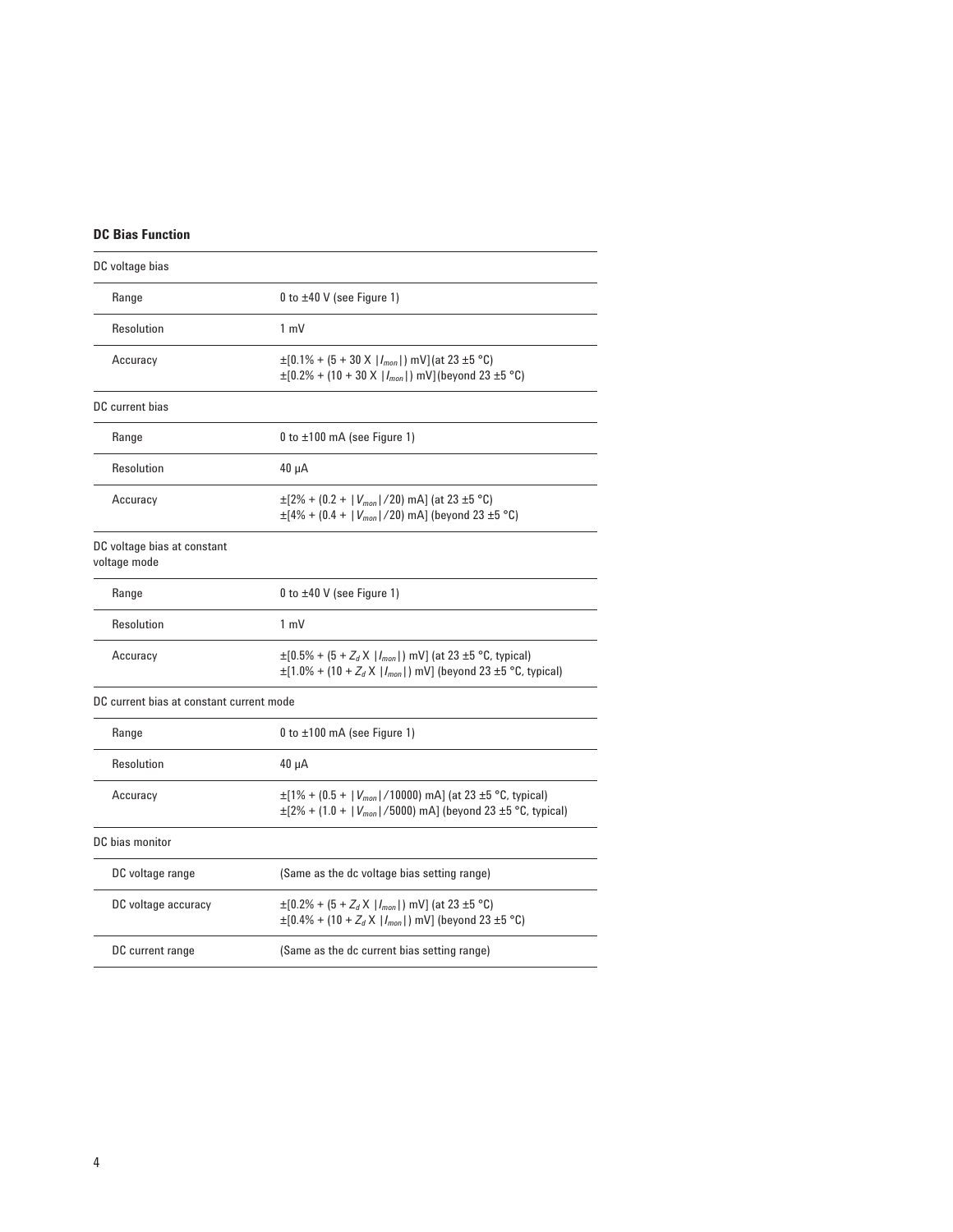| DC current monitor accuracy | $\pm$ [1% + (0.5 +   $V_{mon}$  /10000)mA] (at 23 $\pm$ 5 °C)<br>$\pm$ [2% + (1.0 +   $V_{mon}$  /5000)mA] (beyond 23 $\pm$ 5 °C) |
|-----------------------------|-----------------------------------------------------------------------------------------------------------------------------------|
| Output impedance            | 25 Ω (nominal)                                                                                                                    |

#### NOTE

- *Vmon* : dc voltage bias monitor reading value [mV]
- *Imon* : dc current bias monitor reading value [mA]
- $Z_d$  = 0.3 (at four-terminal pair port of the 4294A, adapter setup: NONE)
- $Z_d$  = 2.0 (at 3.5 mm port of the 42941A, adapter setup: 42941A Impedance Probe)
- $Z_d$  = 0.5 (at 7-mm port of the 42942A, adapter setup: 42942A Terminal Adapter)
- $Z_d$  = 1.0 (at measurement port of the 16048G, adapter setup: four-terminal pair 1 m)
- $Z_d$  = 1.5 (at measurement port of the 16048H, adapter setup: four-terminal pair 2 m)



**Figure 1. DC Bias Range (SPC)**

#### **Sweep Characteristics**

| Available sweep parameters                     | Frequency, Signal voltage, Signal current, DC bias voltage,<br>DC bias current                                                                                              |
|------------------------------------------------|-----------------------------------------------------------------------------------------------------------------------------------------------------------------------------|
| Sweep type                                     | Linear, Log <sup>1</sup> , List <sup>1</sup> , Zero-span, Manual                                                                                                            |
| Manual sweep                                   | Available for all sweep types                                                                                                                                               |
| Sweep direction                                | Up sweep, Down sweep                                                                                                                                                        |
| Number of measurement points                   | 2 to 801 points                                                                                                                                                             |
| List Sweep                                     |                                                                                                                                                                             |
| Available setup parameters for<br>each segment | Sweep frequency range, Number of measurement points, Signal<br>level (voltage or current), DC bias (voltage or current), Measure-<br>ment bandwidth, Point averaging factor |

1. Frequency sweep only.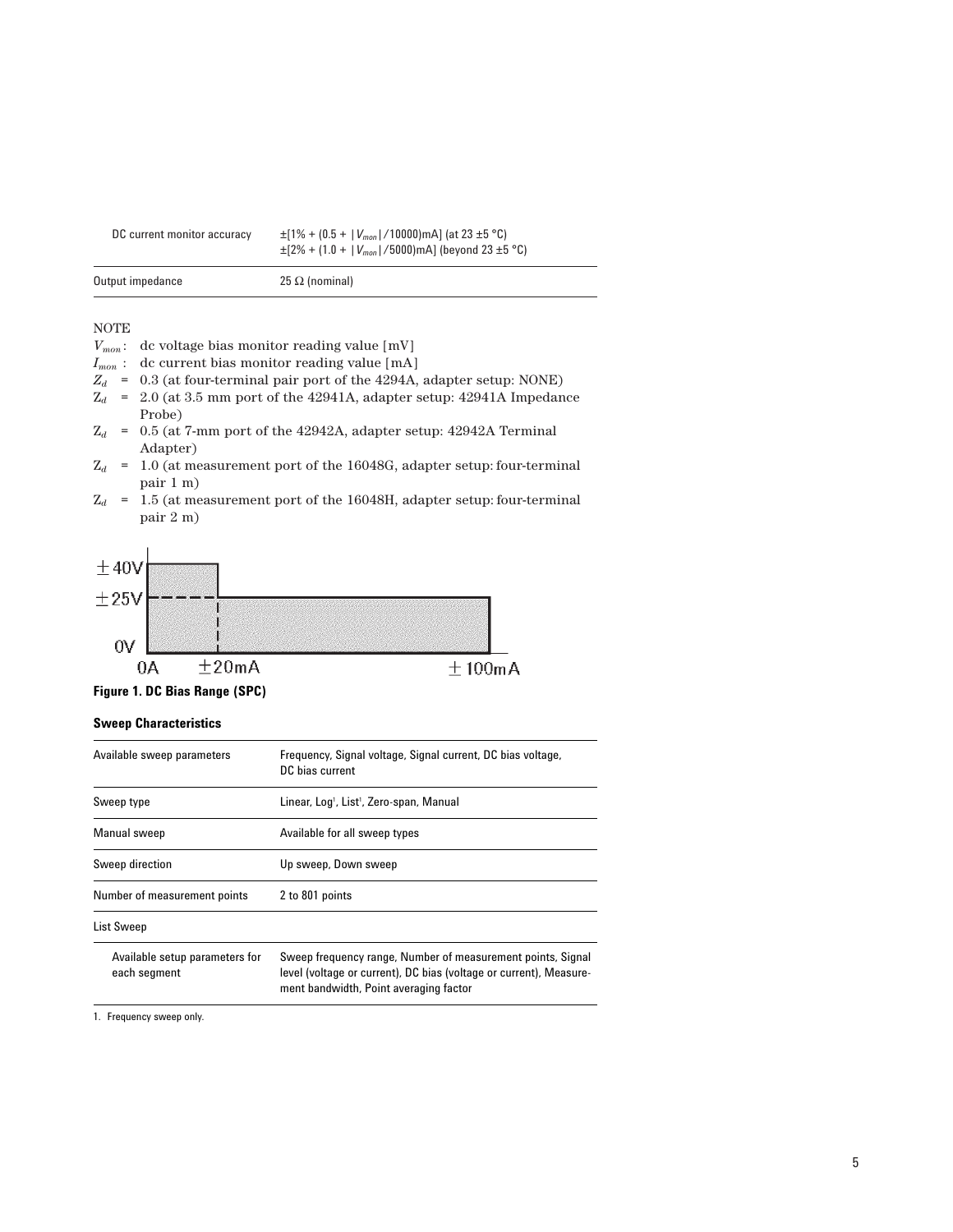| Number of segments | 1 to 18                     |
|--------------------|-----------------------------|
| Sweep span type    | Segment span or single span |
| Delay time         |                             |
| Type               | Point delay or sweep delay  |
| Range              | $0$ sec to $30$ sec         |
| Resolution         | 1 msec                      |

#### **Measurement Time**



**Figure 2. Measurement Time (SPC)**

NOTE

When the Agilent 42941A Impedance Probe or 42942A Terminal Adapter is used, measurement time is 1.5 times longer than the value in Figure 2.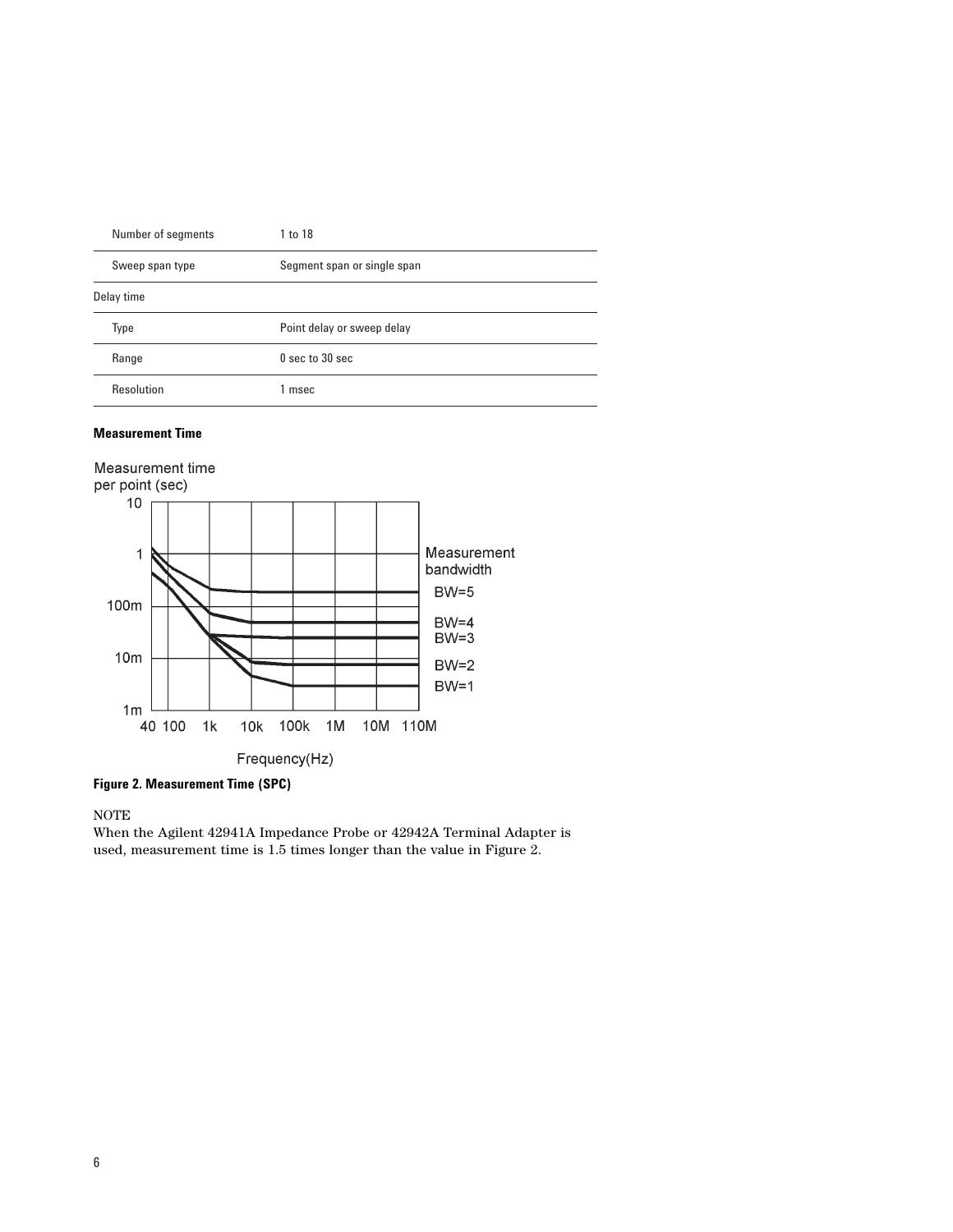# **Trigger Function**

| Trigger type       | Continuous, Single, Number of groups                                                    |
|--------------------|-----------------------------------------------------------------------------------------|
| Trigger source     | Internal (Free run), External (BNC connector input), GPIB or LAN,<br>Manual (Front key) |
| Trigger event type | Point trigger, Sweep trigger                                                            |

# **Measurement Bandwidth/Averaging**

| Measurement bandwidth |                                           |  |
|-----------------------|-------------------------------------------|--|
| Range                 | 1 (Fast) to 5 (Precise), 5 steps          |  |
| Averaging             |                                           |  |
| Type                  | Sweep-to-sweep averaging, Point averaging |  |
| Averaging factor      | 1 to 256 (integer)                        |  |

# **Adapter Setup**

| <b>Adapter Selection</b> |                                                                                   |  |
|--------------------------|-----------------------------------------------------------------------------------|--|
| NONE                     | No adapter (the 16047E, etc. direct connection type test fixture is<br>connected) |  |
| 4TP 1M                   | Four-terminal pair 1 m (16048G)                                                   |  |
| 4TP 2M                   | Four-terminal pair 2 m (16048H)                                                   |  |
| 7-mm 42942A              | Terminal Adapter (42942A)                                                         |  |
| <b>PROBE 42941A</b>      | Impedance Probe (42941A)                                                          |  |

#### **Calibration**

| Calibration               |                                                                                                                                                                                                                                                  |
|---------------------------|--------------------------------------------------------------------------------------------------------------------------------------------------------------------------------------------------------------------------------------------------|
| User calibration          | Calibration performed with user-defined calibration kit (OPEN,<br>SHORT, LOAD)                                                                                                                                                                   |
| Port extension            | Compensation performed when the measurement terminal is<br>expanded from the 7-mm connector of the 42942A Terminal<br>Adapter or the 3.5-mm connector of the 42941A Impedance<br>Probe. Enter electrical length or delay time for the extension. |
| Fixture compensation      | Compensation performed at the device contacts of the test fix-<br>ture using OPEN, SHORT, LOAD.                                                                                                                                                  |
| <b>Calibration points</b> | Fixed points, or User points determined by sweep setups                                                                                                                                                                                          |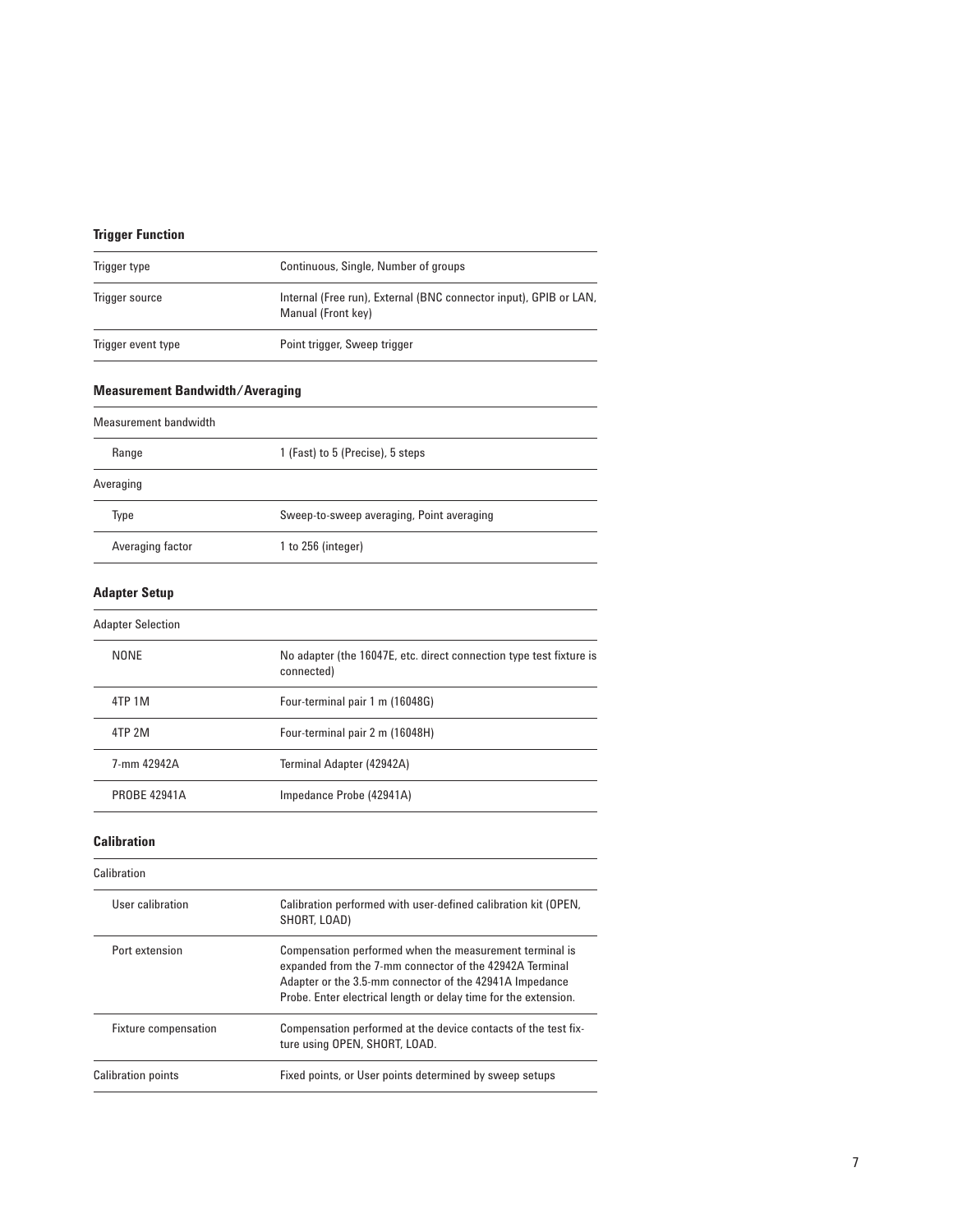# **Measurement Accuracy**

# **Conditions of Accuracy Specifications**

| Temperature                                           |                                                                                                                                                                                                                                                                      |
|-------------------------------------------------------|----------------------------------------------------------------------------------------------------------------------------------------------------------------------------------------------------------------------------------------------------------------------|
| Four-terminal pair port of the<br>4294A's front panel | $23 \pm 5$ °C<br>Beyond 23 $\pm$ 5 °C, the measurement accuracy is twice as bad<br>as described.                                                                                                                                                                     |
| 7-mm port of the 42942A<br><b>Terminal Adapter</b>    | Within ±5 °C from the adapter setup temperature.<br>Measurement accuracy applies when the adapter setup is per-<br>formed at 23 $\pm$ 5 °C. When the adapter setup is performed beyond<br>23 $\pm$ 5 °C, the measurement accuracy is twice as bad as described.      |
| 3.5-mm port of the 42941A<br><b>Impedance Probe</b>   | Within $\pm 5$ °C from the adapter setup temperature.<br>Measurement accuracy applies when the adapter setup is per-<br>formed at 23 $\pm$ 5 °C. When the adapter setup is performed beyond<br>23 $\pm$ 5 °C, the measurement accuracy is twice as bad as described. |
| Measurement terminal of the<br>16048G or 16048H       | Within $\pm 5$ °C from the adapter setup temperature.<br>Measurement accuracy applies when the adapter setup is per-<br>formed at 23 $\pm$ 5 °C. When the adapter setup is performed beyond<br>23 $\pm$ 5 °C, the measurement accuracy is twice as bad as described. |
| Measurement bandwidth                                 | 5                                                                                                                                                                                                                                                                    |
| <b>Measurement Accuracy</b>                           |                                                                                                                                                                                                                                                                      |
| $ Z ,  Y $ accuracy                                   | $\pm E$ [%] (see Equation 1 on page 10, Equation 2 on page 12,<br>Equation 3 on page 14)                                                                                                                                                                             |
| $\theta$ accuracy                                     | $\pm$ <i>E</i> /100 [rad]                                                                                                                                                                                                                                            |
| L, C, X, B accuracy                                   |                                                                                                                                                                                                                                                                      |
| at $D_x \leq 0.1$                                     | ±E [%]                                                                                                                                                                                                                                                               |
| at $D_x > 0.1$                                        | $\pm E$ X $\sqrt{1 + D_x^2}$ [%]                                                                                                                                                                                                                                     |
| R accuracy                                            |                                                                                                                                                                                                                                                                      |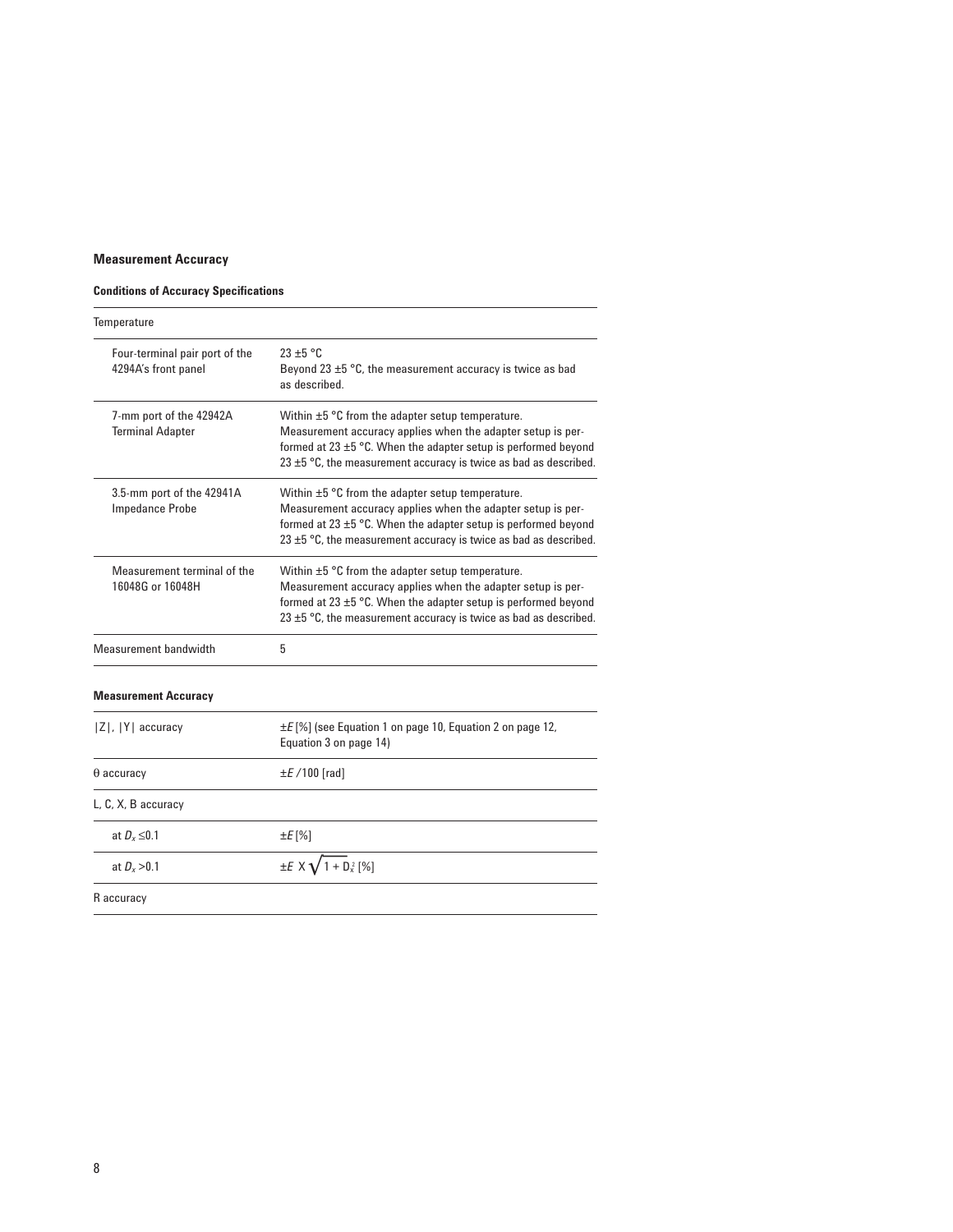| at $D_x \le 0.1$ ( $Q_x \ge 10$ )                        | $Rp: \pm \frac{E}{D_v \mp F/100}$ [%]                                                                  |
|----------------------------------------------------------|--------------------------------------------------------------------------------------------------------|
|                                                          | $Rs: \pm E/D_x$ [%]                                                                                    |
| at 0.1 $<$ D <sub>x</sub> $<$ 10<br>$(0.1 < Q_{x} < 10)$ | $\text{Rp: } \pm E \times \frac{\sqrt{1 + D_x^2}}{D_x \mp \frac{E}{1.00} \times \sqrt{1 + D_x^2}}$ [%] |
|                                                          | Rs: $\pm E \times \frac{\sqrt{1 + D_x^2}}{D}$ [%]                                                      |
| at $D_x \ge 10$ ( $Q_x \le 0.1$ )                        | $\pm$ E [%]                                                                                            |
| D accuracy                                               |                                                                                                        |
| at $D_x \leq 0.1$                                        | $\pm$ E/100                                                                                            |
| at 0.1 $<$ D <sub>x</sub> $\leq$ 1                       | $\pm$ E X (1 + D <sub>x</sub> )/100                                                                    |
| Q accuracy (at $Q_x \times D_a$ <1)                      |                                                                                                        |
| at $Q_x \le 10$ ( $D_x \ge 0.1$ )                        | $\pm \frac{0.2 \times E(1 + D_x)/100}{1 + D_x \times E(1 + D_x)/100}$                                  |
| at $Q_x > 10$ (D <sub>x</sub> <0.1)                      | $\pm \frac{Q_x^2 X E/100}{1 \pm Q_x X E/100}$                                                          |
| G accuracy                                               |                                                                                                        |
| at $D_x > 0.1$                                           | $\pm E \times \frac{\sqrt{1+{D_x}^2}}{n} \ [\%]$                                                       |
| at $D_x \leq 0.1$                                        | $\pm E/D_x$ [%]                                                                                        |

# NOTE

 $D_x$ : measurement value of D.

*Qx* : measurement value of Q.

*Da* : measurement accuracy of D.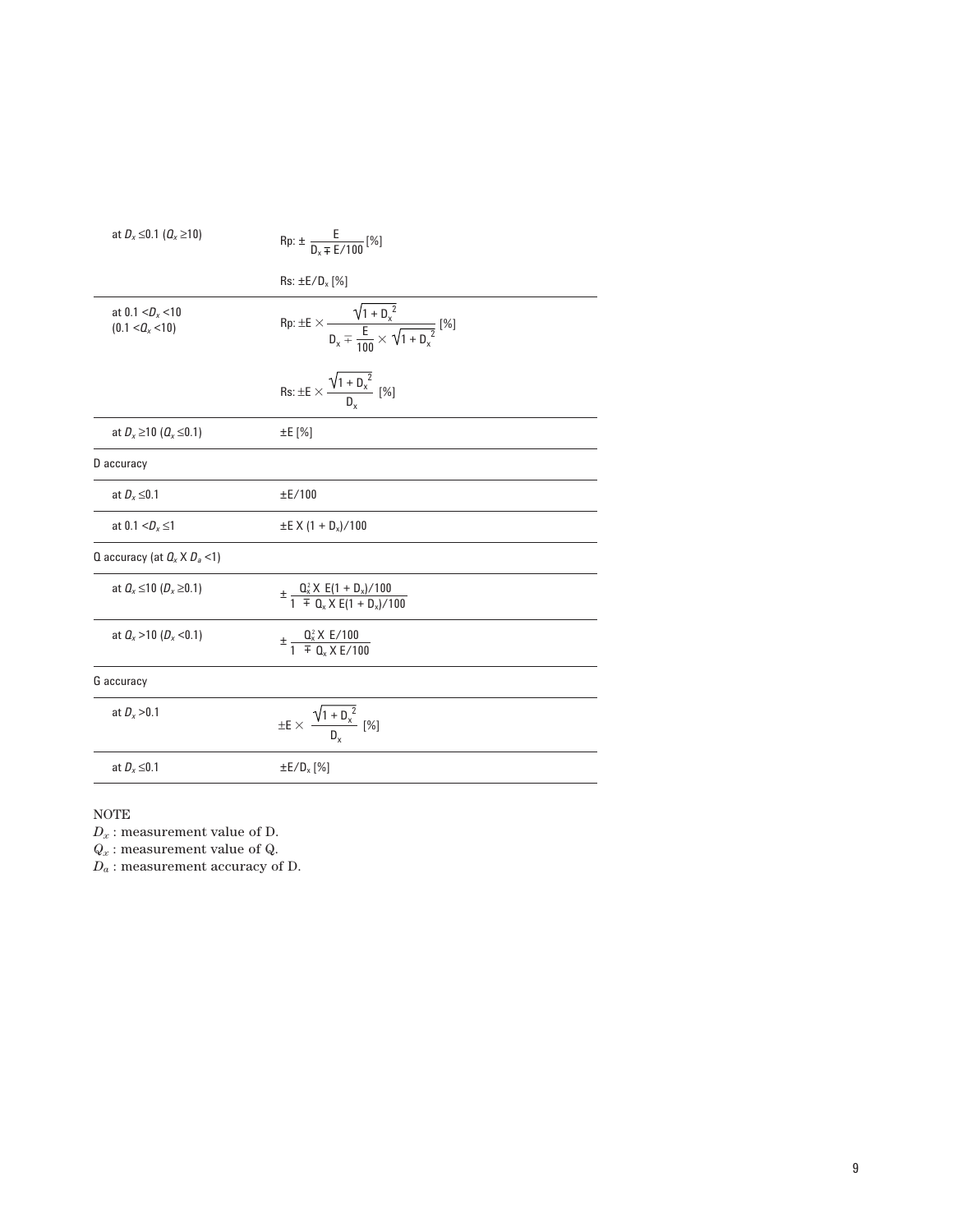#### **Impedance Measurement Accuracy at Four-Terminal Pair Port**

Equation 1 shows the impedance measurement accuracy [%] at four-terminal pair port of the Agilent 4294A, or measurement port of the 16048G/16048H.

**Equation 1. Impedance Measurement Accuracy [%] at Four-Terminal Pair Port**

$$
E=E_p^{\phantom{x}i}+\left(\frac{Z_s^{\phantom{x}i}}{|Z_x|}+Y_o^{\phantom{x}i}\cdot|Z_x^{\phantom{x}i}|\right)\times 100
$$

Where,

 $E_P' = E_{PL} + E_{PBW} + E_{POSC} + E_P [\%]$  $Y_0' = Y_{0L} + K_{BW} X K_{Vosc} X (Y_{ODc} + Y_0)$  [S]  $Z_{\rm S}$ ' =  $Z_{\rm SL}$  + K<sub>BW</sub> X Kz<sub>0SC</sub> X Z<sub>S</sub> [ $\Omega$ ]

*Yo, Ep, Zs:* See Figure 3 on page 17.

| $E_{pose}$ [%] =                              |                                                                             |
|-----------------------------------------------|-----------------------------------------------------------------------------|
| at oscillator level >500 mV                   | $0.03 \times \left( \frac{1000}{V_{\text{mV}}} - 1 \right) + \frac{f}{100}$ |
| at oscillator level >250 mV.<br>$\leq 500$ mV | $0.03 \times \left( \frac{500}{V_{\text{mV}}} - 1 \right)$                  |
| at oscillator level >125 mV,<br>$\leq$ 250 mV | $0.03 \times \left(\frac{250}{V_{\text{mV}}} - 1\right)$                    |
| at oscillator level >64 mV,<br>$\leq$ 125 mV  | $0.03 \times \left( \frac{125}{V_{\text{mV}}} - 1 \right)$                  |
| at oscillator level ≤64 mV                    | $\left(\frac{64}{V_{\text{mV}}} - 1\right) \times (0.03 + E_{\text{PBW}})$  |
| $Ky_{osc}$ =                                  |                                                                             |
| at oscillator level >500 mV                   | 1000<br>$V_{\text{mV}}$                                                     |
| at oscillator level ≤500 mV                   | 500<br>$V_{\text{mV}}$                                                      |
| $Kz_{osc}$ =                                  |                                                                             |
| at oscillator level >500 mV                   | $\overline{2}$                                                              |
| at oscillator level >250 mV,<br>$\leq 500$ mV | 500<br>$V_{\text{mV}}$                                                      |
| at oscillator level >125 mV.<br>$\leq$ 250 mV | 250<br>$V_{\text{mV}}$                                                      |
| at oscillator level >64 mV.<br>$\leq$ 125 mV  | 125<br>$V_{\text{mV}}$                                                      |
| at oscillator level ≤64 mV                    | 64<br>$V_{\text{mV}}$                                                       |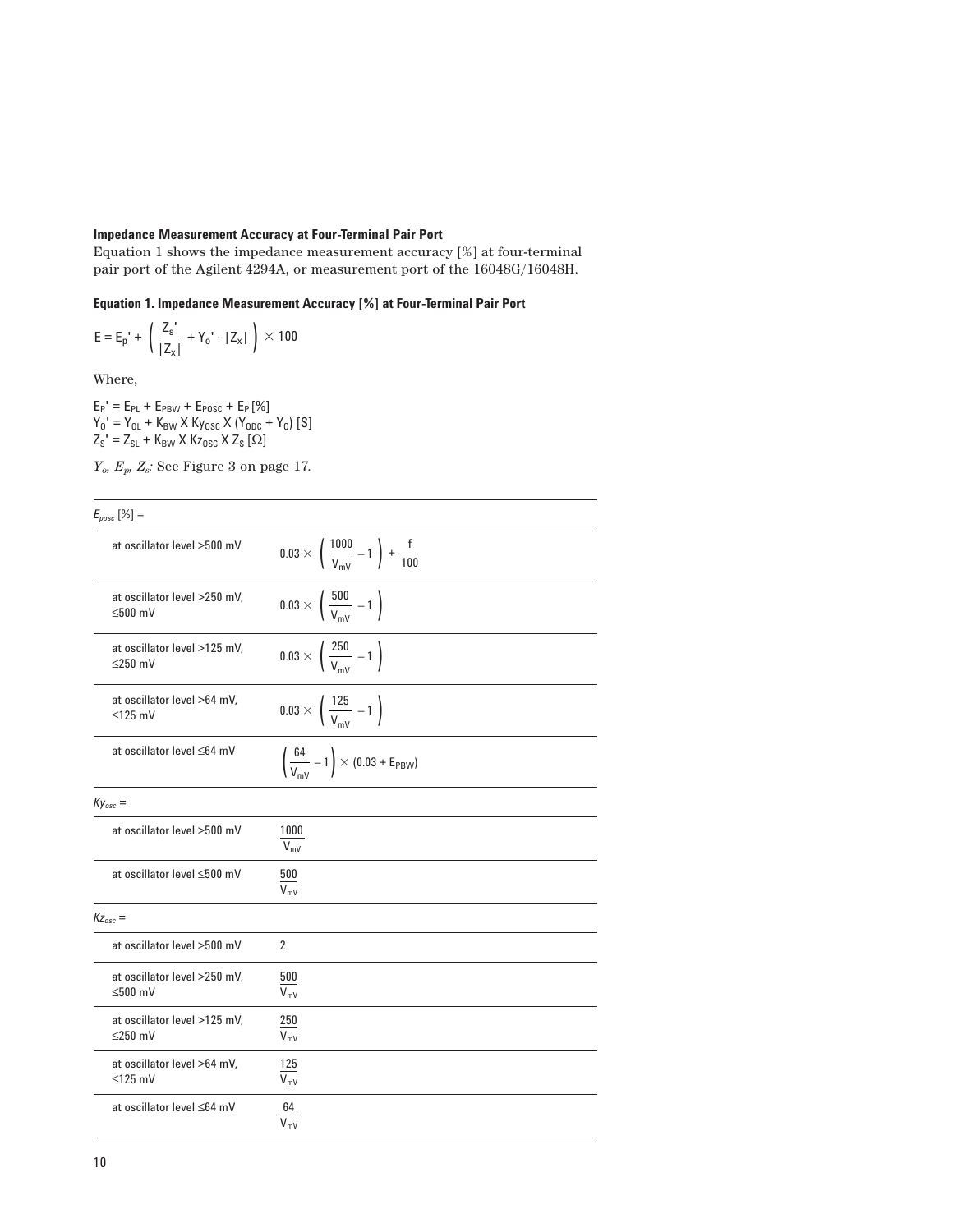|--|--|--|

| at measurement $BW = 5$   | 0                |
|---------------------------|------------------|
| at measurement $BW = 4$   |                  |
| frequency ≥50 kHz         | 0.03             |
| frequency <50 kHz         | 0.06             |
| at measurement $BW = 3$   |                  |
| frequency ≥50 kHz         | 0.1              |
| frequency <50 kHz         | 0.2              |
| at measurement $BW = 2$   |                  |
| frequency $\geq 50$ kHz   | 0.2              |
| frequency <50 kHz         | 0.4              |
| at measurement $BW = 1$   |                  |
| frequency ≥50 kHz         | 0.4              |
| frequency <50 kHz         | 0.8              |
| $K_{BW} =$                |                  |
| at measurement $BW = 5$   | 1                |
| at measurement $BW = 4$   | 1                |
| at measurement $BW = 3$   |                  |
| frequency ≤1 MHz          | 3                |
| frequency >1 MHz          | 4                |
| at measurement $BW = 2$   |                  |
| frequency ≤1 MHz          | 4                |
| frequency >1 MHz          | 5                |
| at measurement $BW = 1$   |                  |
| frequency ≤1 MHz          | 6                |
| frequency >1 MHz          | 10               |
| $Y_{ODC} =$               |                  |
| at dc bias range $= 1$ mA | 0 <sub>[S]</sub> |
| at dc bias range = 10 mA  | $1$ [ $\mu$ S]   |
| at dc bias range = 100 mA | 10 [µS]          |
|                           |                  |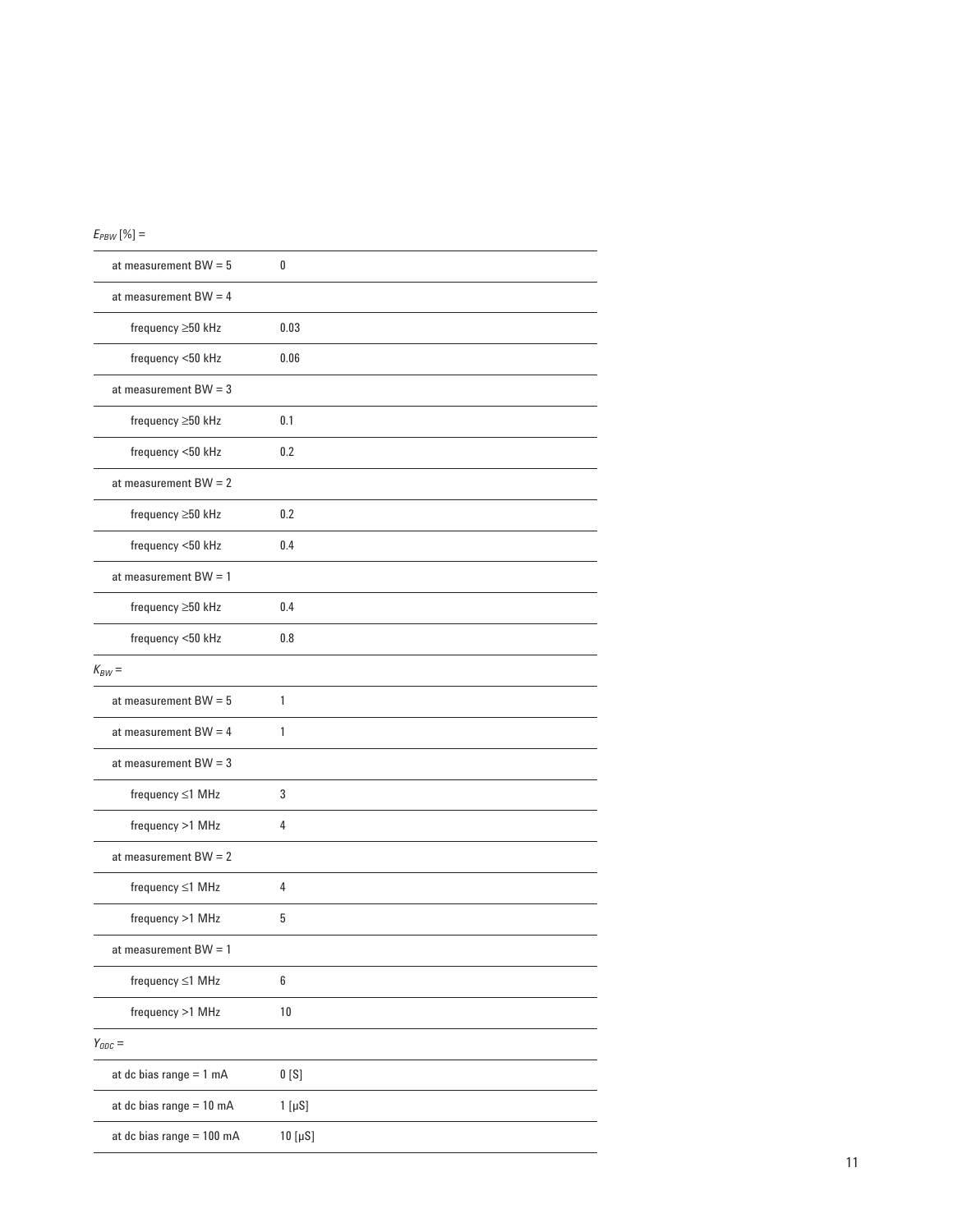|--|--|--|

| when 16048G is used           | $0.02 + 2 \times \frac{f}{100}$ |
|-------------------------------|---------------------------------|
| when 16048H is used           | $0.02 + 3 \times \frac{f}{100}$ |
| $Y_{OL} =$                    |                                 |
| when 16048G is used           | 500 X $\frac{f}{100}$ [nS]      |
| when 16048H is used           | 1 X $\frac{f}{100}$ [µS]        |
| $Z_{\rm SI}$ =                |                                 |
| when 16048G or 16048H is used |                                 |
| frequency $\geq$ 500 Hz       | $2 \text{ [m}\Omega$            |
| frequency <500 Hz             | $5 \, \text{[m}\Omega]$         |
|                               |                                 |

NOTE SPC at frequency >10 MHz. *f :* frequency in MHz.  $V_{mV}$  *:* oscillator level in mV

#### **Impedance Measurement Accuracy at 7-mm Port of the Agilent 42942A**

Equation 2 shows the impedance measurement accuracy [%] at 7-mm port of the 42942A Terminal Adapter.

**Equation 2. Impedance Measurement Accuracy [%] at 7-mm Port of the Agilent 42942A**

$$
E = E_p' + \left(\frac{Z_s'}{|Z_x|} + Y_o' \cdot |Z_x|\right) \times 100
$$

Where,

 $E_P' = E_{PBW} + E_{POSC} + E_P [\%]$  $Y_0' = K_{BW} X K_{Vosc} X (Y_{ODc} + Y_0)$  [S]  $Z_{\rm S}$ ' = K<sub>BW</sub> X Kz<sub>0SC</sub> X Z<sub>S</sub> [ $\Omega$ ]

*Yo, Ep, Zs:* See Figure 3 on page 17.

 $E_{pose}\left[\%\right]=$ 

| at oscillator level >500 mV                   | $\frac{t}{100} \times \left( \frac{V_{\text{mV}}}{500} - 1 \right)$ |
|-----------------------------------------------|---------------------------------------------------------------------|
| at oscillator level >125 mV,<br>$\leq 500$ mV |                                                                     |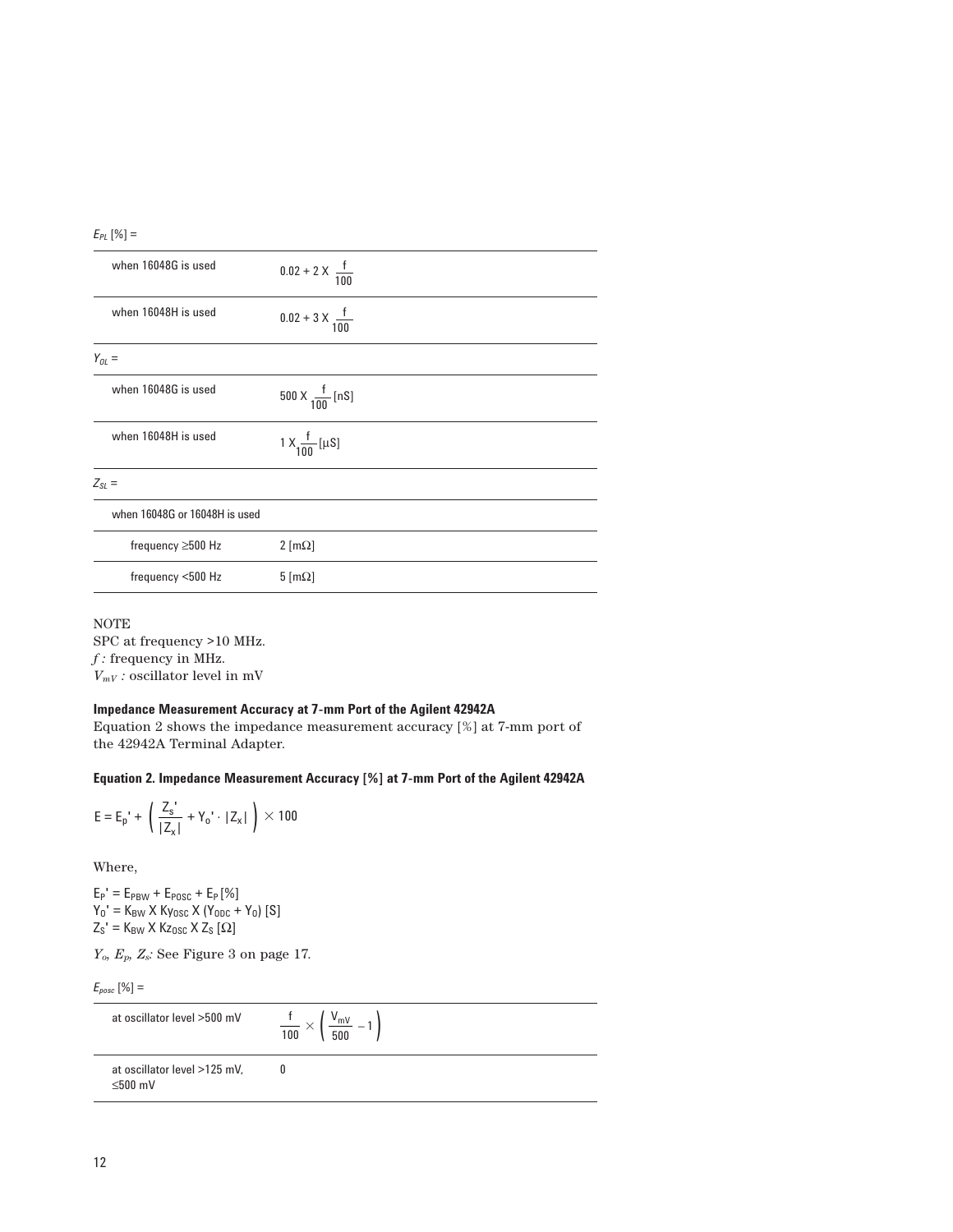| at oscillator level ≤125 mV               | $\left(\frac{125}{V_{\text{mV}}}-1\right) \times (0.05 + E_{\text{PBW}})$ |
|-------------------------------------------|---------------------------------------------------------------------------|
| $Ky_{osc}$ =                              |                                                                           |
| at oscillator level ≥500 mV               | 1                                                                         |
| at oscillator level <500 mV               | 500<br>$\overline{V_{mV}}$                                                |
| $Kz_{osc}$ =                              |                                                                           |
| at oscillator level >500 mV               | $2 + \frac{f}{100}$                                                       |
| at oscillator level >250 mV,<br>$≤500$ mV | 500<br>$\overline{V_{\text{mV}}}$                                         |
| at oscillator level ≤250 mV,<br>$>125$ mV | 250<br>$\overline{V_{\text{mV}}}$                                         |
| at oscillator level ≤125 mV               | 125<br>$\overline{V_{\text{mV}}}$                                         |
| $E_{PBW}$ [%] =                           |                                                                           |
| at measurement $BW = 5$                   | 0                                                                         |
| at measurement $BW = 4$                   |                                                                           |
| frequency ≥50 kHz                         | 0.03                                                                      |
| frequency <50 kHz                         | 0.06                                                                      |
| at measurement $BW = 3$                   |                                                                           |
| frequency ≥50 kHz                         | 0.1                                                                       |
| frequency <50 kHz                         | 0.2                                                                       |
| at measurement $BW = 2$                   |                                                                           |
| frequency ≥50 kHz                         | 0.2                                                                       |
| frequency <50 kHz                         | 0.4                                                                       |
| at measurement $BW = 1$                   |                                                                           |
| frequency ≥50 kHz                         | 0.4                                                                       |
| frequency <50 kHz                         | 0.8                                                                       |
| $K_{BW} =$                                |                                                                           |
| at measurement $BW = 5$                   | $\mathbf{1}$                                                              |
| at measurement $BW = 4$                   | 1                                                                         |
|                                           |                                                                           |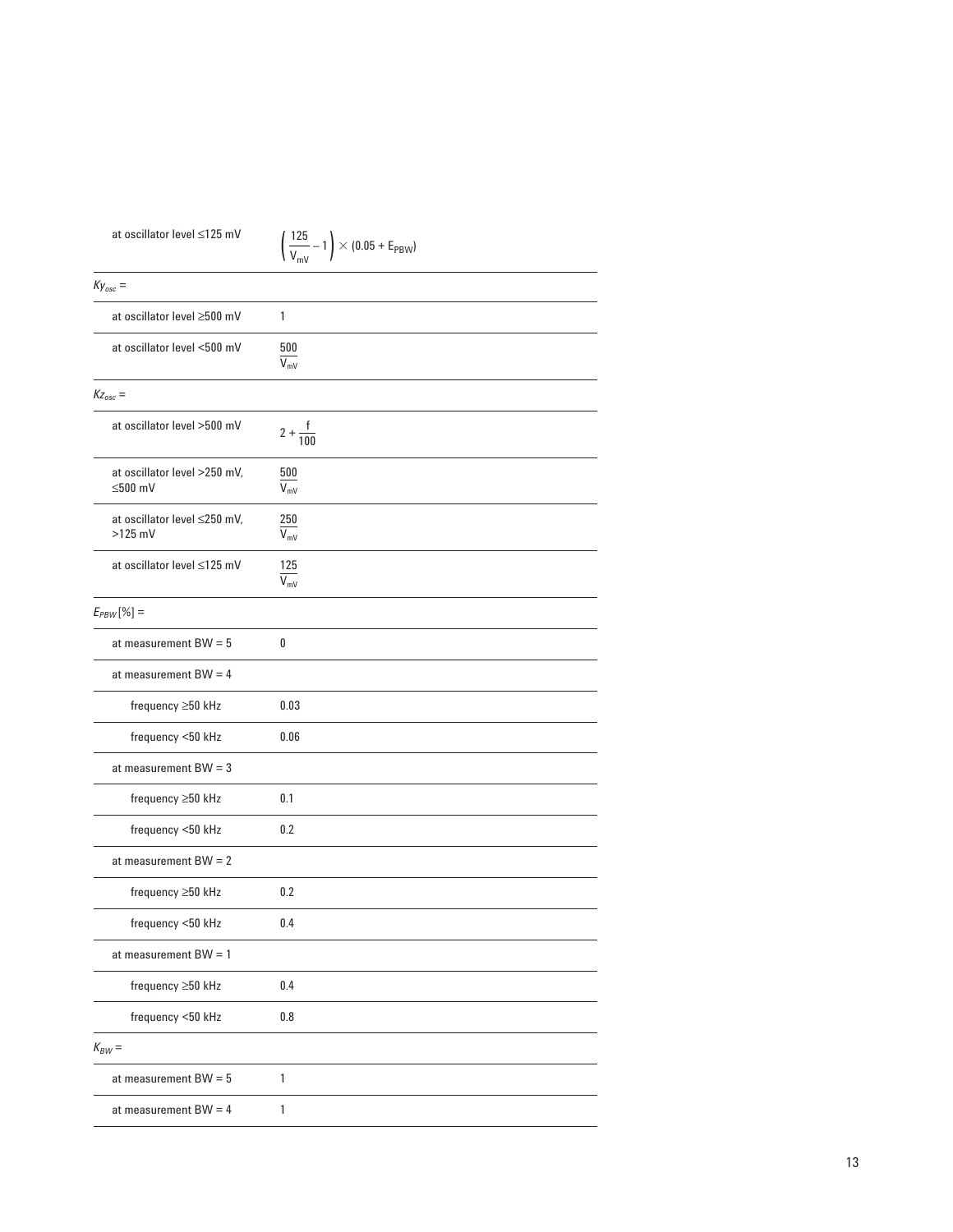| at measurement $BW = 3$     | 3                      |
|-----------------------------|------------------------|
| at measurement $BW = 2$     | 4                      |
| at measurement $BW = 1$     | 6                      |
| $Y_{ODC} =$                 |                        |
| at dc bias range $= 1$ mA   | 0 <sub>5</sub>         |
| at dc bias range $= 10$ mA  | $1 \left[\mu S\right]$ |
| at dc bias range $= 100$ mA | $10$ [ $\mu$ S]        |

#### NOTE

 $f$ : frequency in MHz.  $V_{mV}$ : oscillator level in mV.

#### **Impedance Measurement Accuracy at 3.5-mm Port of the Agilent 42941A**

Equation 3 shows the impedance measurement accuracy [%] at 3.5-mm port of the 42941A Impedance Probe.

#### **Equation 3. Impedance Measurement Accuracy [%] at 3.5-mm Port of the Agilent 42941A**

$$
E = E_{p}^{\dagger} + \left( \frac{Z_{s}^{\dagger}}{|Z_{x}|} + Y_{0}^{\dagger} \cdot |Z_{x}| \right) \times 100
$$

Where,

 $E_P' = E_{PBW} + E_{POSC} + E_P [\%]$  $Y_0' = K_{BW} X K_{Vosc} X (Y_{ODc} + Y_0)$  [S]  $Z_{\rm S}$ ' = K<sub>BW</sub> X Kz<sub>0SC</sub> X Z<sub>S</sub> [ $\Omega$ ]

*Yo, Ep, Zs:* See Figure 3 on page 17.

# $E_{pose}$  [%] =

| at oscillator level >500 mV                   | $\frac{f}{100} \times \left( \frac{V_{\text{mV}}}{500} - 1 \right)$         |
|-----------------------------------------------|-----------------------------------------------------------------------------|
| at oscillator level >125 mV,<br>$\leq 500$ mV | 0                                                                           |
| at oscillator level ≤125 mV                   | $\left(\frac{125}{V_{\text{mV}}} - 1\right) \times (0.05 + E_{\text{PBW}})$ |
| $Ky_{osc} =$                                  |                                                                             |
| at oscillator level $\geq 500$ mV             |                                                                             |
| at oscillator level <500 mV                   | 500<br>$V_{\text{mV}}$                                                      |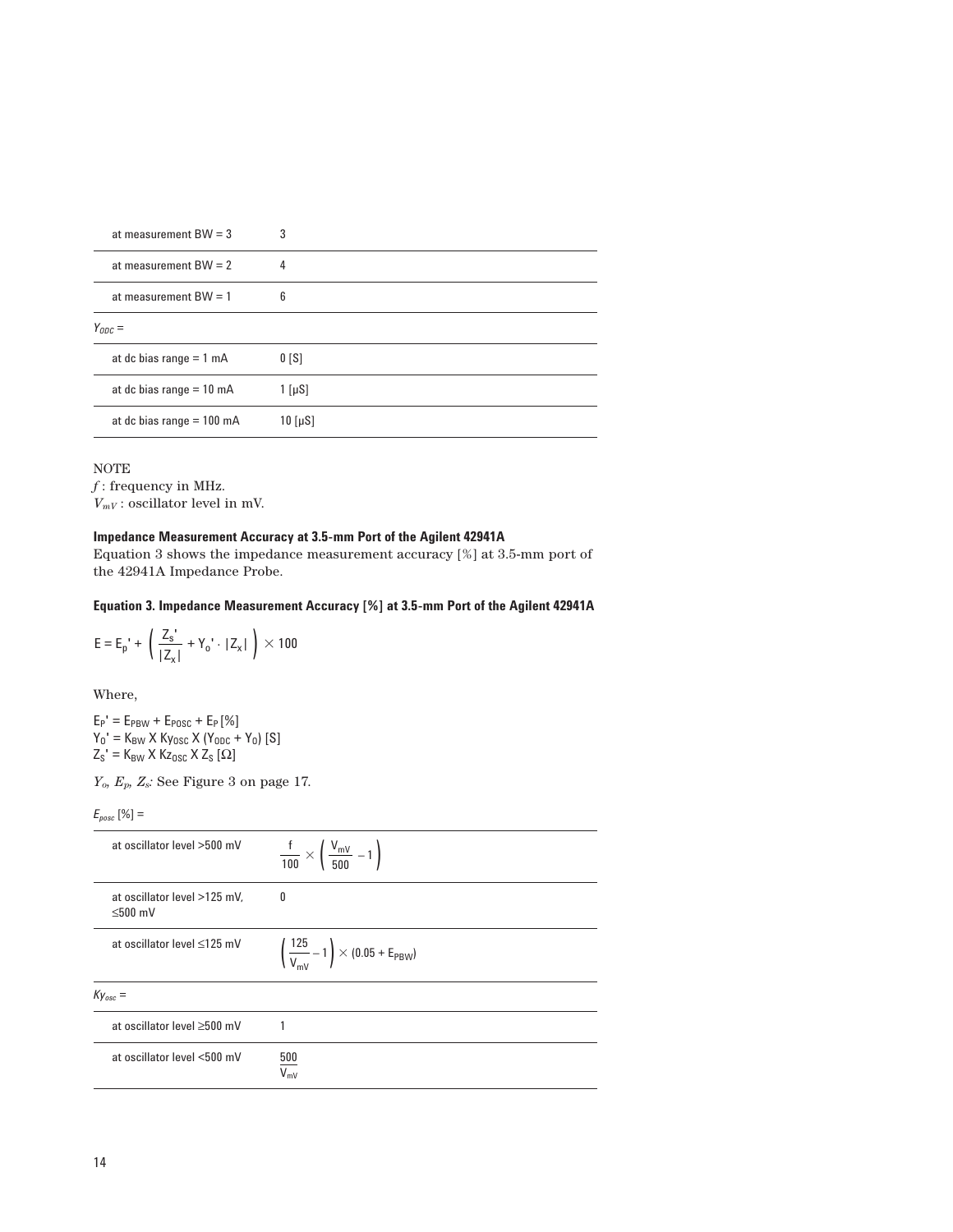| at oscillator level >500 mV               | $2 + \frac{1}{100}$               |
|-------------------------------------------|-----------------------------------|
| at oscillator level >250 mV,<br>$≤500$ mV | 500<br>$\overline{V_{\text{mV}}}$ |
| at oscillator level ≤250 mV,<br>$>125$ mV | 250<br>$V_{\text{mV}}$            |
| at oscillator level ≤125 mV               | 125<br>$V_{\text{mV}}$            |
| $E_{PBW}$ [%] =                           |                                   |
| at measurement $BW = 5$                   | 0                                 |
| at measurement $BW = 4$                   |                                   |
| frequency ≥50 kHz                         | 0.03                              |
| frequency <50 kHz                         | 0.06                              |
| at measurement $BW = 3$                   |                                   |
| frequency ≥50 kHz                         | 0.1                               |
| frequency <50 kHz                         | 0.2                               |
| at measurement $BW = 2$                   |                                   |
| frequency ≥50 kHz                         | 0.2                               |
| frequency <50 kHz                         | 0.4                               |
| at measurement $BW = 1$                   |                                   |
| frequency ≥50 kHz                         | 0.4                               |
| frequency <50 kHz                         | 0.8                               |
| $K_{BW} =$                                |                                   |
| at measurement $BW = 5$                   | 1                                 |
| at measurement $BW = 4$                   | 1                                 |
| at measurement $BW = 3$                   | 3                                 |
| at measurement $BW = 2$                   | 4                                 |
| at measurement $BW = 1$                   | 6                                 |
| $Y_{ODC} =$                               |                                   |
| at dc bias range $= 1$ mA                 | 0 <sub>[S]</sub>                  |
| at dc bias range $= 10$ mA                | $1$ [ $\mu$ S]                    |
| at dc bias range = 100 mA                 | 10 [ $\mu$ S]                     |

#### $Kz_{osc}$  =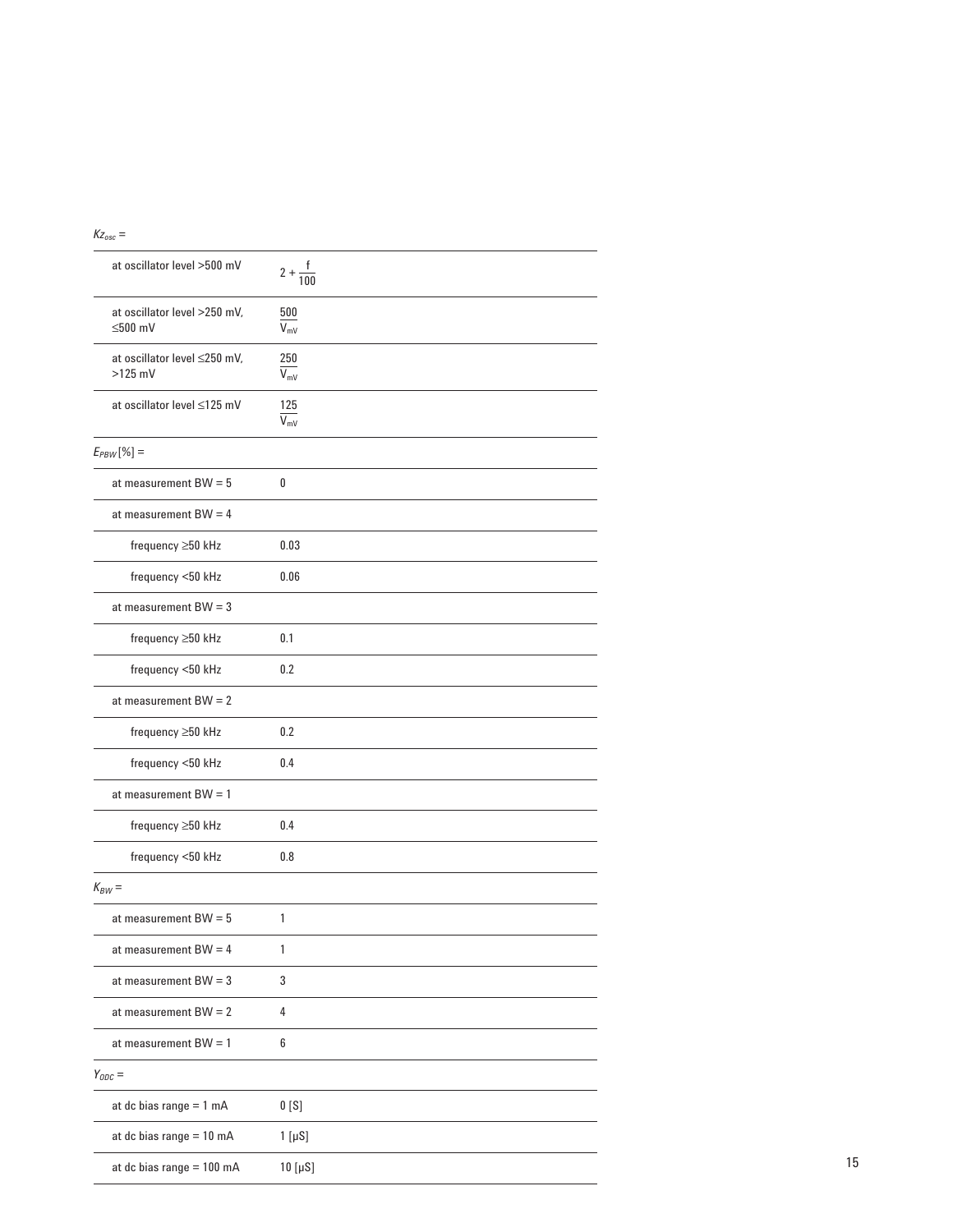#### NOTE

 $f\colon\text{frequency in MHz.}$  $V_{mV}$ : oscillator level in mV.

# **Temperature Coefficient of the Agilent 42941A Impedance Probe (SPC)**

| Proportional part (at 50 $\Omega$ measurement) |                                      |
|------------------------------------------------|--------------------------------------|
| Z  deviation [ppm/°C]                          |                                      |
| at frequency $\leq$ 1 MHz                      | $5$                                  |
| at frequency >1 MHz                            | $20 + 500 \times \frac{f}{100}$      |
| $\theta$ deviation [µrad/°C]                   |                                      |
| at frequency ≤1 MHz                            | $5$                                  |
| at frequency >1 MHz,<br>$<$ 5 MHz              | 30 X $\frac{1}{5}$                   |
| at frequency >5 MHz,<br>$\leq$ 30 MHz          | $50 + 150 \times \frac{f}{30}$       |
| at frequency >30 MHz                           | 200                                  |
| Residual part                                  |                                      |
| Residual impedance                             | 5 X $\frac{f}{100}$ [m $\Omega$ /°C] |
| Residual admittance                            | $[\mu S/^{\circ}C]$                  |

#### NOTE

*f* : frequency in MHz.

These characteristics apply when the temperature of the probe (tip to 30 cm) is changed.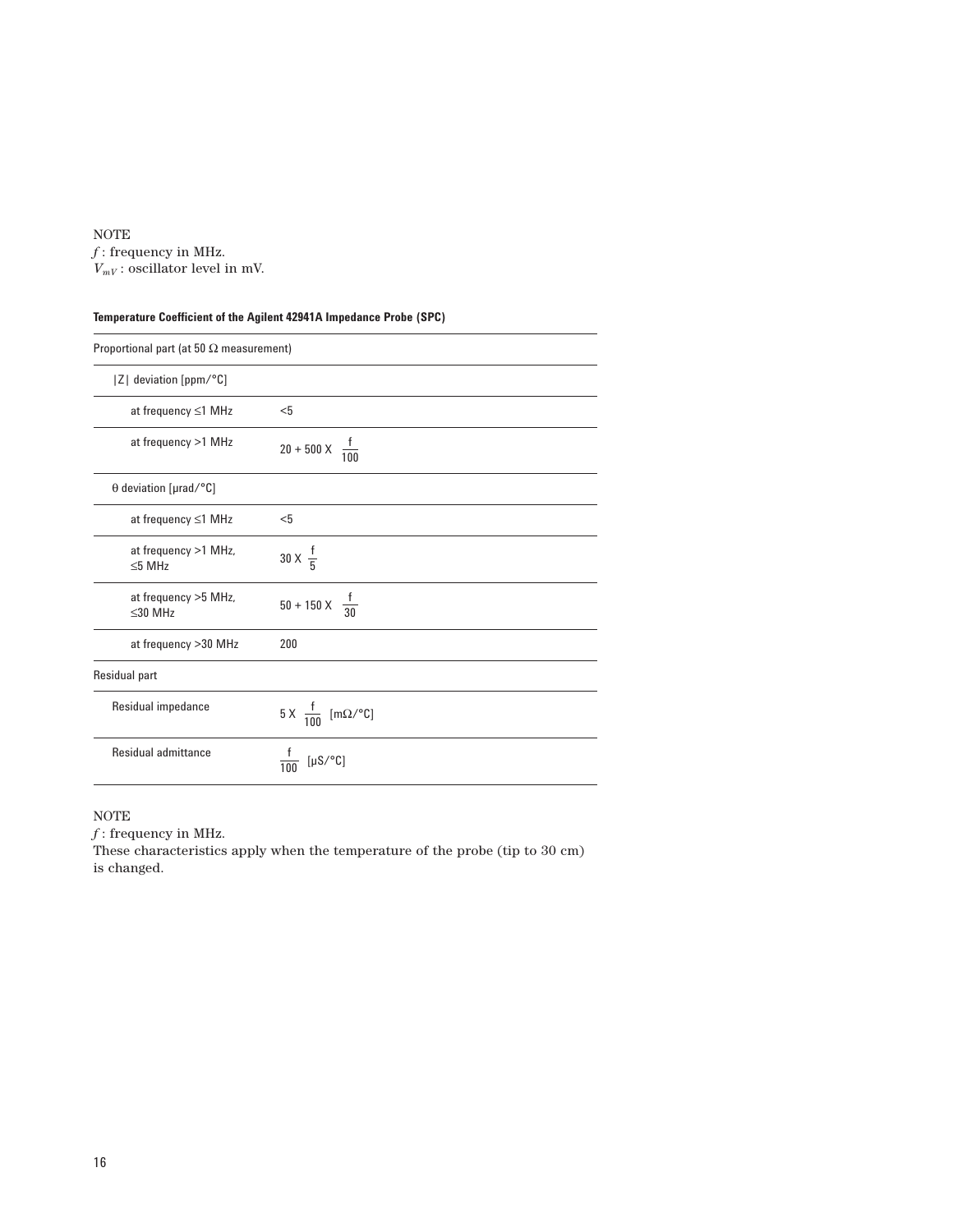

 $A = 4294A$  front panel 4 terminal pair port (no extension),

 $B = 7$ -mone port (with 42942A).<br>  $B = 7$ -mone port (with 42942A).<br>  $C = \text{Probe } 3.5$ -mm port (with 42941A).<br>
For accuracy at probe tip, add the following error factors (typical):<br>  $Y_0: + 2\pi f \times 0.1 \mu S$  $Zs: + 20m\Omega$ 

Figure 3. Parameters Y<sub>o</sub>, E<sub>p</sub>, and Z<sub>S</sub>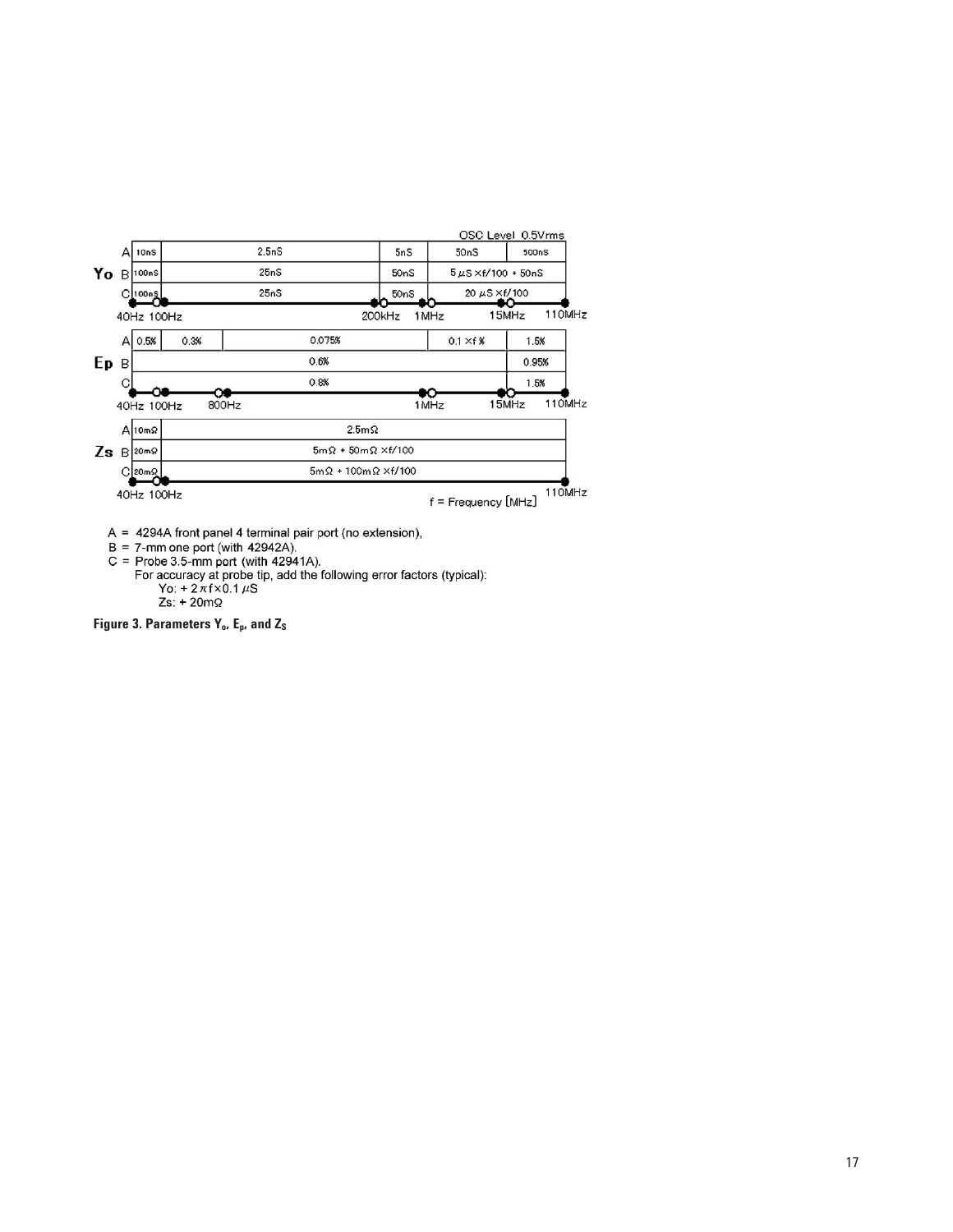

**Figure 4. Examples of Calculated Impedance Measurement Accuracy at Four-Terminal Pair Port of the Agilent 4294A's Front Panel (Oscillator Level = 0.5 Vrms)**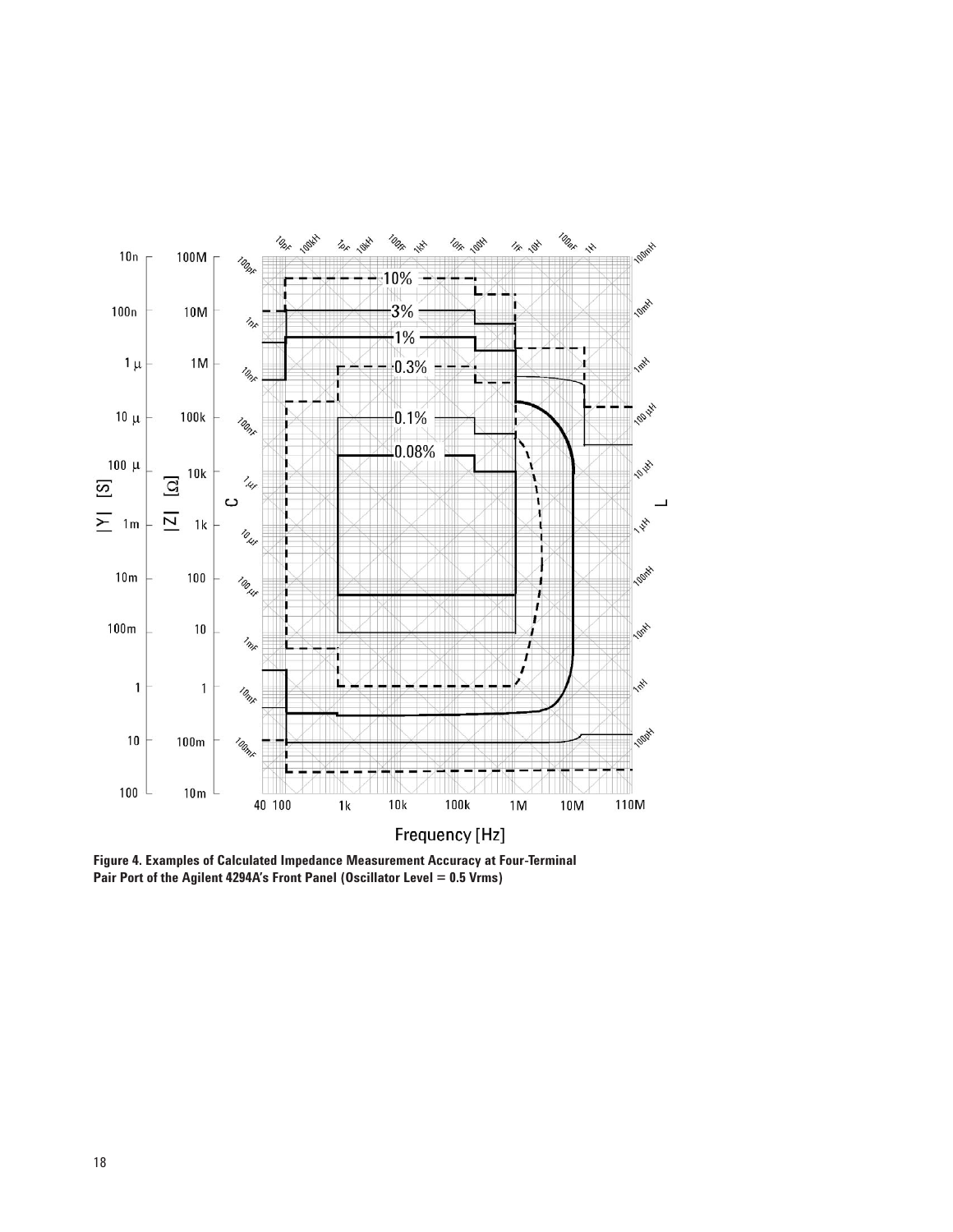

**Figure 5. Impedance Measurement Accuracy at 7-mm Port of the Agilent 42942A Terminal Adapter Connected to the Agilent 4294A (Oscillator Level = 0.5 Vrms)**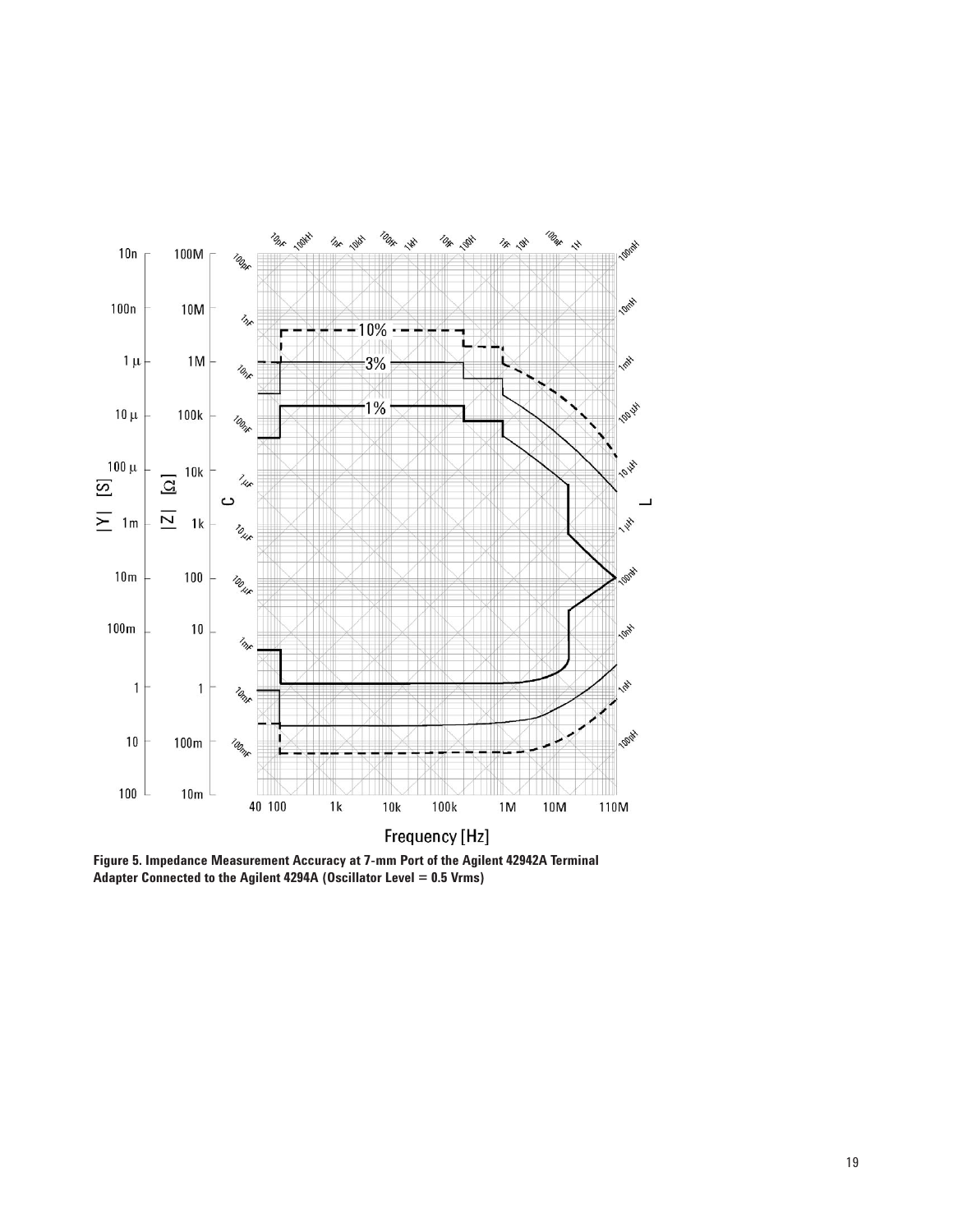

**Figure 6. Impedance Measurement Accuracy at 3.5-mm port of the Agilent 42941A Impedance Probe Connected to the Agilent 4294A (Oscillator Level = 0.5 Vrms)**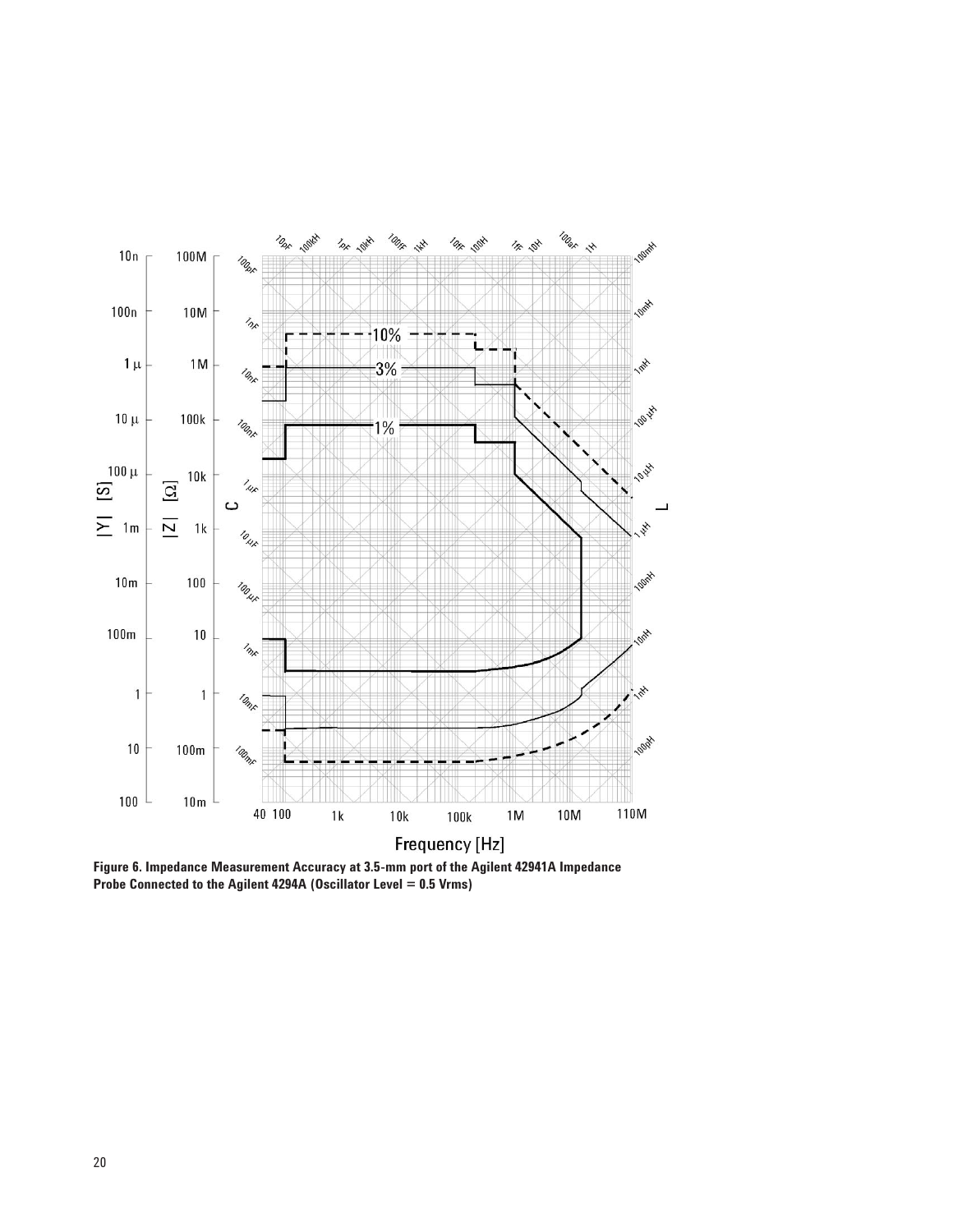# **Display Function**

| Display                             |                                                                                                  |
|-------------------------------------|--------------------------------------------------------------------------------------------------|
| Size/Type                           | 8.4 inch color LCD (TFT)                                                                         |
| Number or pixels                    | 640 X 480 (VGA)                                                                                  |
| Scale type                          |                                                                                                  |
| X axis scale                        | Linear and Log                                                                                   |
| Y axis scale                        | Linear and Log (depends on the sweep type)                                                       |
| Number of traces                    |                                                                                                  |
| Data trace                          | 2 traces (trace A and trace B)                                                                   |
| <b>Memory trace</b>                 | 2 traces (trace A and trace B)                                                                   |
| Split display                       | Available (trace A: upper half, trace B: lower half)                                             |
| Instrument/IBASIC display selection | All Instrument, Half Instrument and half IBASIC, all IBASIC, or<br>Instrument and IBASIC status. |
| Other display function              | Inactive trace off. Trace accumulation. Phase expansion                                          |
| Data math function                  | Data—Memory, Data/Memory <sup>1</sup> , Delta% <sup>2</sup> , Offset                             |

1. Complex Z-Y measurement only.

2. Except for Complex Z-Y measurement.

#### **Marker Function**

| Marker type and number |                                                                                                                                                                                                           |
|------------------------|-----------------------------------------------------------------------------------------------------------------------------------------------------------------------------------------------------------|
| Main marker            | One for each trace (A and B).                                                                                                                                                                             |
| Sub marker             | Seven for each trace (A and B).                                                                                                                                                                           |
| $\Lambda$ marker       | One for each trace (A and B).                                                                                                                                                                             |
| Marker search          |                                                                                                                                                                                                           |
| Search type            | Maximum, Minimum, Target, Peak, Trace bandwidth analysis                                                                                                                                                  |
| Search track           | Performs search by each sweep                                                                                                                                                                             |
| Marker X-axis display  | Sweep parameter value, Sweep elapsed time, or Relaxation<br>time $(1/2\pi f)$                                                                                                                             |
| Others                 | Marker continuous mode, $\Delta$ marker mode, Marker coupled mode,<br>Marker value substitution (Marker $\rightarrow$ ), Marker zooming, Marker<br>list, Marker statistics, Marker signal/dc bias monitor |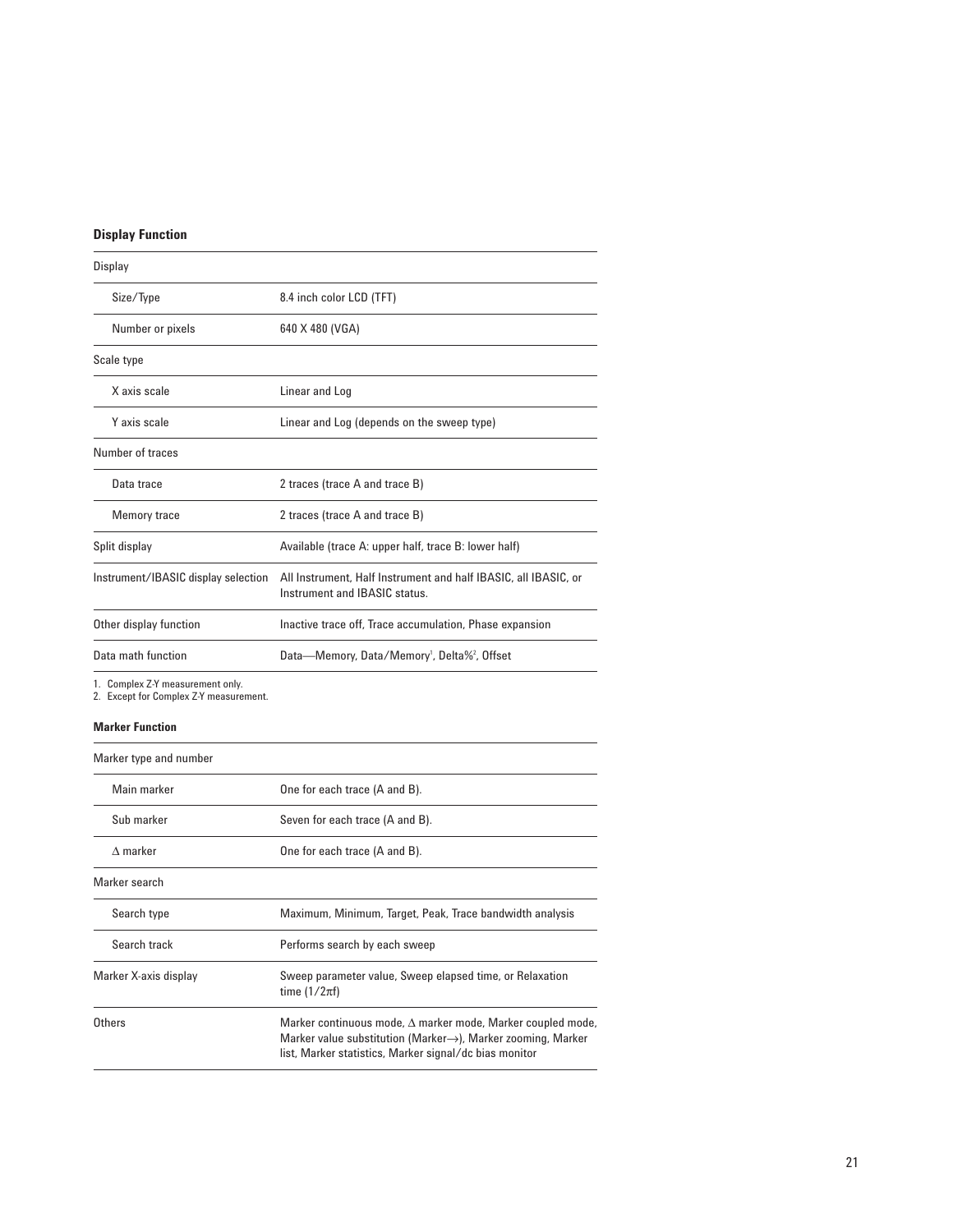# **Equivalent Circuit Analysis**

| Circuit model | 3 component model (4 models), 4 component model (1 model)                            |
|---------------|--------------------------------------------------------------------------------------|
| Analysis type | Equivalent circuit parameters calculation, Frequency characteris-<br>tics simulation |

#### **Limit Line Test**

| Available setup parameters for each | Sweep start value, sweep stop value, upper limit (middle value)<br>segment and lower limit (delta limit) for sweep start, upper limit<br>(middle value) and lower limit (delta limit) for sweep stop |
|-------------------------------------|------------------------------------------------------------------------------------------------------------------------------------------------------------------------------------------------------|
| Number of segments                  | 1 to 18                                                                                                                                                                                              |
| Other functions                     | Beep fail, Limit line offset                                                                                                                                                                         |

#### **Mass Storage**

| Flexible disk drive                     |                                                                 |
|-----------------------------------------|-----------------------------------------------------------------|
| Type                                    | 3.5 inch, Built-in                                              |
| Size                                    | 1.44 MB                                                         |
| Format                                  | <b>DOS</b>                                                      |
| Formatting                              | Available                                                       |
| Volatile memory disk                    |                                                                 |
| Size                                    | 512 KB                                                          |
| Non-volatile memory disk (Flash memory) |                                                                 |
| Size                                    | 10 MB                                                           |
| Stored data                             | State (binary), Data (binary or ASCII), Display graphics (TIFF) |

#### **Printer Parallel Port**

| Interface Standard       | <b>IEEE 1284 Centronics</b>      |
|--------------------------|----------------------------------|
| Printer control language | HP PCL3 printer control language |
| Connector type           | 25 pin D-SUB connector           |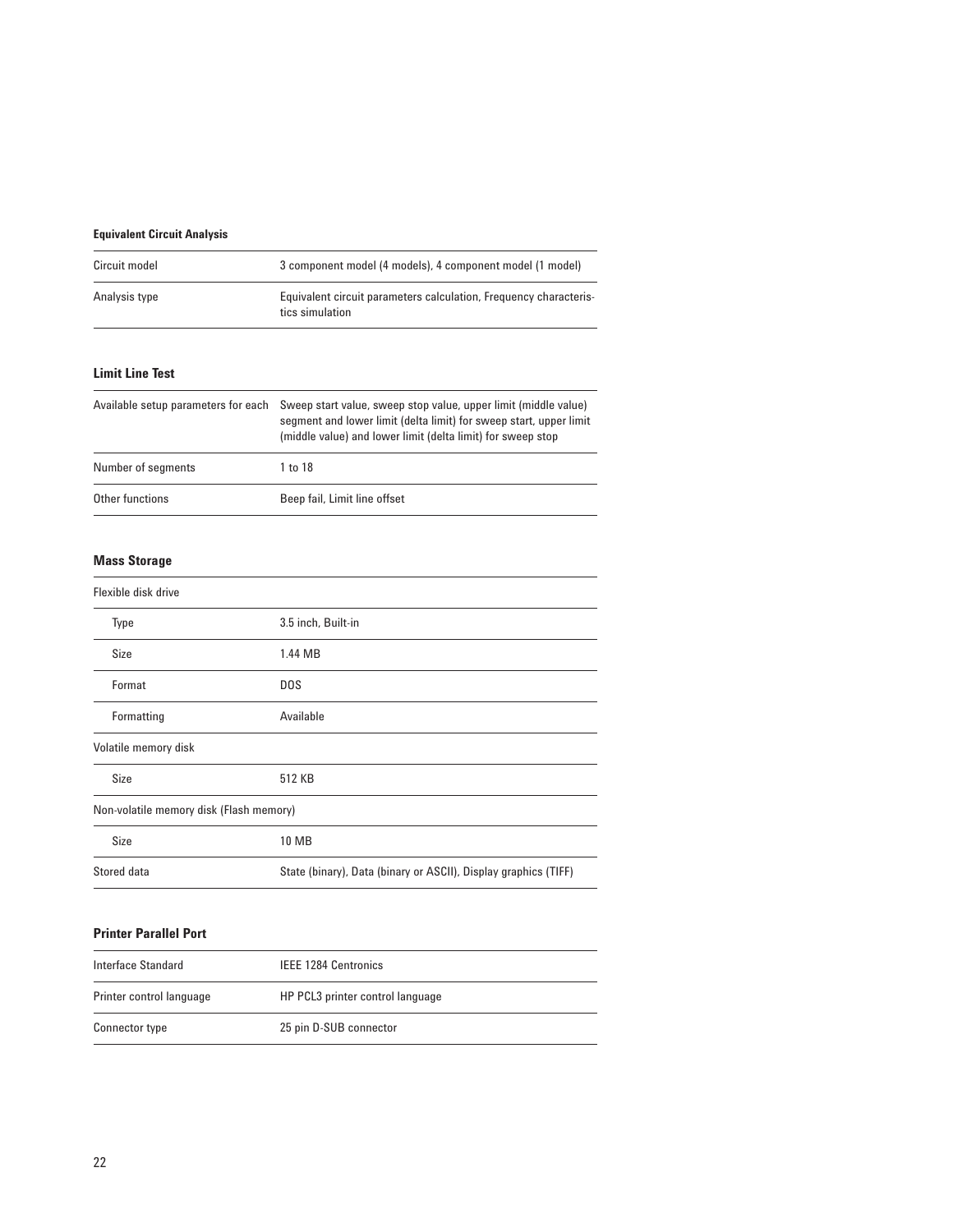#### **GPIB**

| Standard conformity                              | 1901-1987, IEEE 488.2-1987, IEC 625, JIS C, 1901-1987                                                                 |
|--------------------------------------------------|-----------------------------------------------------------------------------------------------------------------------|
| Available functions (function code) <sup>1</sup> | SH1, AH1, T6, TE0, L4, LE0, SR1, RL1, PP0, DC1, DT1, C1, C2, C3,<br>C <sub>4</sub> . C <sub>11</sub> . E <sub>2</sub> |
| Numeric data transfer format                     | ASCII, 32 or 64 bit IEEE 754 floating point format, DOS PC format<br>(32 bit IEEE reversed byte order)                |

1. See document of the standard for the meaning of each code.

#### **Instrument BASIC**

| Keyboard              |                        |
|-----------------------|------------------------|
| Type                  | PS/2 style 101 English |
| <b>Connector Type</b> | Mini-DIN connector     |

# **8 Bit I/O Port**

| Connector type    | 15 pin D-SUB connector            |
|-------------------|-----------------------------------|
| Signal level      | TTL.                              |
| Number of I/O bit | 4 bit for input, 8 bit for output |
| Pin assignment    | (see Figure 7)                    |



**Figure 7. 8 Bit I/O Port Pin Assignment**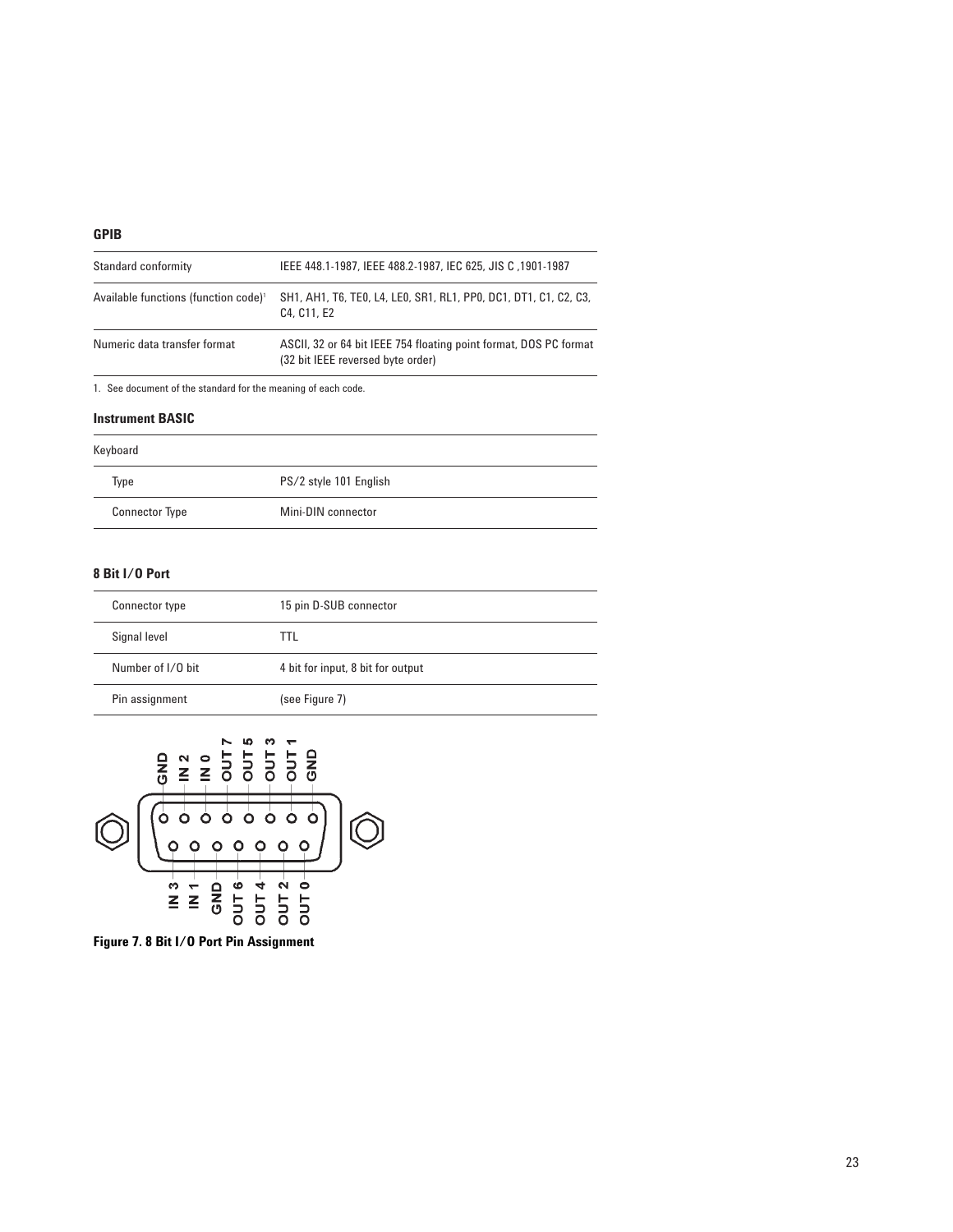# **24 Bit I/O Port (Handler Interface)**

| Connector type    | 36 pin D-SUB connector                       |
|-------------------|----------------------------------------------|
| Signal level      | TTL                                          |
| Number of I/O bit | 8 bit for input or output, 16 bit for output |
| Pin Assignment    | (see Figure 8 and Table 1)                   |



Ø

# **Figure 8. 24 Bit I/O Port Pin Assignment**

# **Table 1. 24 Bit I/O Port Pin Assignment**

| Pin No. | <b>Signal Name</b> | <b>Signal Standard</b>                             |
|---------|--------------------|----------------------------------------------------|
| 1       | GND                | 0 <sup>0</sup>                                     |
| 2       | INPUT1             | TTL level, pulse input, pulse width: 1 µs or above |
| 3       | OUTPUT1            | TTL level, latch output                            |
| 4       | OUTPUT2            | TTL level, latch output                            |
| 5       | Output port A0     | TTL level, latch output                            |
| 6       | Output port A1     | TTL level, latch output                            |
| 7       | Output port A2     | TTL level, latch output                            |
| 8       | Output port A3     | TTL level, latch output                            |
| 9       | Output port A4     | TTL level, latch output                            |
| 10      | Output port A5     | TTL level, latch output                            |
| 11      | Output port A6     | TTL level, latch output                            |
| 12      | Output port A7     | TTL level, latch output                            |
| 13      | Output port B0     | TTL level, latch output                            |
| 14      | Output port B1     | TTL level, latch output                            |
| 15      | Output port B2     | TTL level, latch output                            |
| 16      | Output port B3     | TTL level, latch output                            |
|         |                    |                                                    |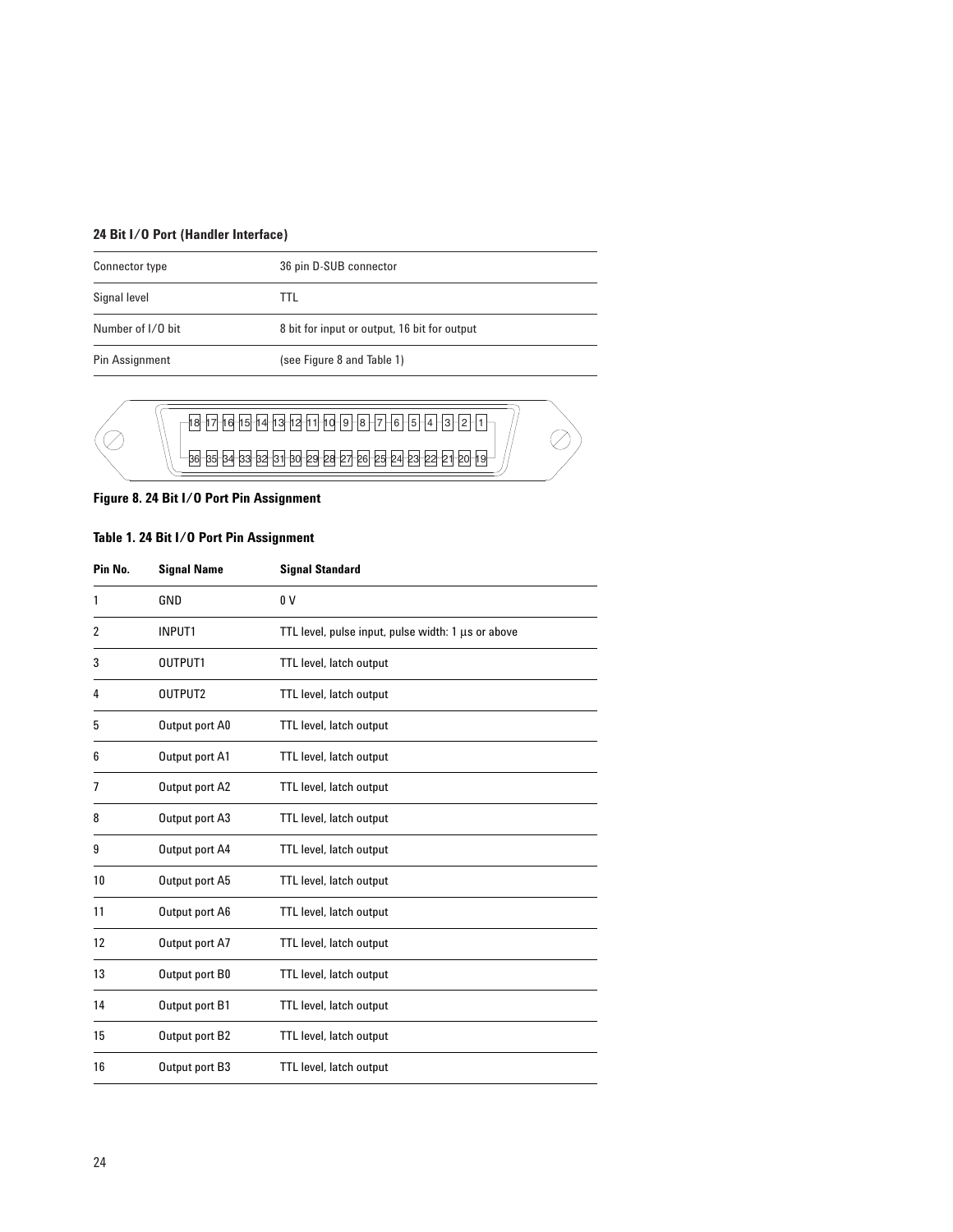# **Table 1. 24 Bit I/0 Port Pin Assignment**

| Pin No. | <b>Signal Name</b>               | <b>Signal Standard</b>                                      |
|---------|----------------------------------|-------------------------------------------------------------|
| 17      | Output port B4                   | TTL level, latch output                                     |
| 18      | Output port B5                   | TTL level, latch output                                     |
| 19      | Output port B6                   | TTL level, latch output                                     |
| 20      | Output port B7                   | TTL level, latch output                                     |
| 21      | Input/Output port C0             | TTL level, latch output                                     |
| 22      | Input/Output port C1             | TTL level, latch output                                     |
| 23      | Input/Output port C2             | TTL level, latch output                                     |
| 24      | Input/Output port C3             | TTL level, latch output                                     |
| 25      | Input/Output port D0             | TTL level, latch output                                     |
| 26      | Input/Output port D1             | TTL level, latch output                                     |
| 27      | Input/Output port D2             | TTL level, latch output                                     |
| 28      | Input/Output port D3             | TTL level, latch output                                     |
| 29      | Port C status                    | TTL level, input mode; LOW, output mode: HIGH               |
| 30      | Port D status                    | TTL level, input mode; LOW, output mode: HIGH               |
| 31      | Write strobe signal              | TTL level, active low, pulse output (width: 10 µs, typical) |
| 32      | +5 V pullup                      |                                                             |
| 33      | SWEEP END signal                 | TTL level, active low, pulse output (width: 20 µs, typical) |
| 34      | $+5V$                            | +5 V, 100 mA MAX                                            |
| 35      | PASS/FAIL signal                 | TTL level, PASS: HIGH, FAIL; LOW, latch output              |
| 36      | PASS/FAIL write<br>strobe signal | TTL level, active low, pulse output (width: 10 µs, typical) |

#### **LAN Interface**

| Standard conformity   | 10 Base-T Ethertwist, RJ45 connector      |
|-----------------------|-------------------------------------------|
| Protocol              | TCP/IP                                    |
| Supported application | Telnet. FTP. FTP with automatic execution |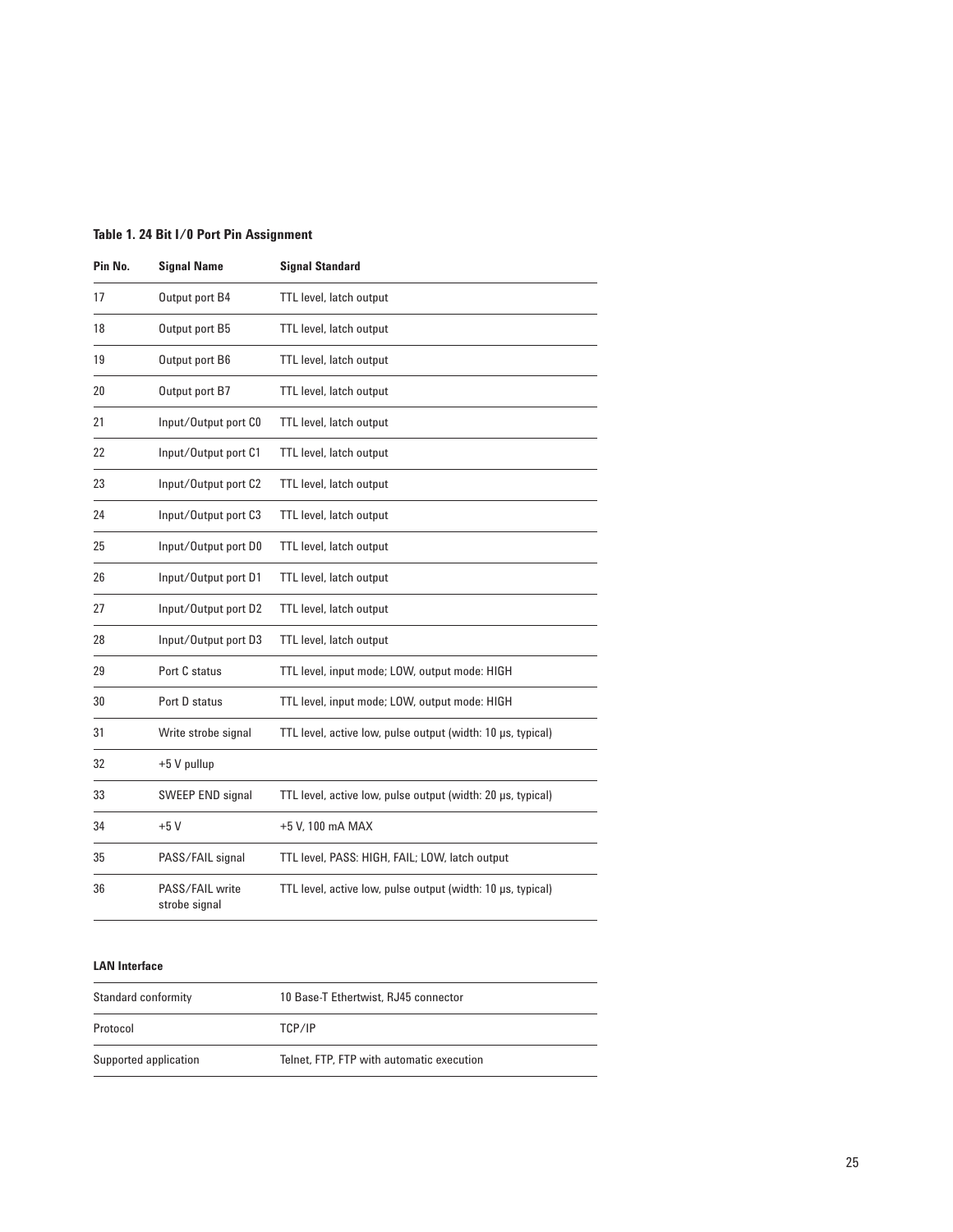# **General Characteristics**

# **External Reference Input**

| Frequency       | 10 MHz $\pm$ 10 ppm (typical)  |
|-----------------|--------------------------------|
| Level           | $-5$ dBm to $+5$ dBm (typical) |
| Input impedance | 50 $\Omega$ (nominal)          |
| Connector type  | BNC (female)                   |

# **Internal Reference Output**

| Frequency        | 10 MHz (nominal)      |
|------------------|-----------------------|
| Level            | 0 dBm (typical)       |
| Output impedance | 50 $\Omega$ (nominal) |
| Connector type   | BNC (female)          |

# **High Stability Frequency Reference Output (Option 4294A-1D5)**

| Frequency        | 10 MHz (nominal)      |
|------------------|-----------------------|
| Level            | 0 dBm (typical)       |
| Output impedance | 50 $\Omega$ (nominal) |
| Connector type   | BNC (female)          |

# **External Trigger Input**

| Level            | TTL                                                           |
|------------------|---------------------------------------------------------------|
| Pulse width (Tp) | $\geq$ 2 µs (typical); see Figure 9 for the definition of Tp. |
| Polarity         | Positive or Negative (selective)                              |
| Connector type   | BNC (female)                                                  |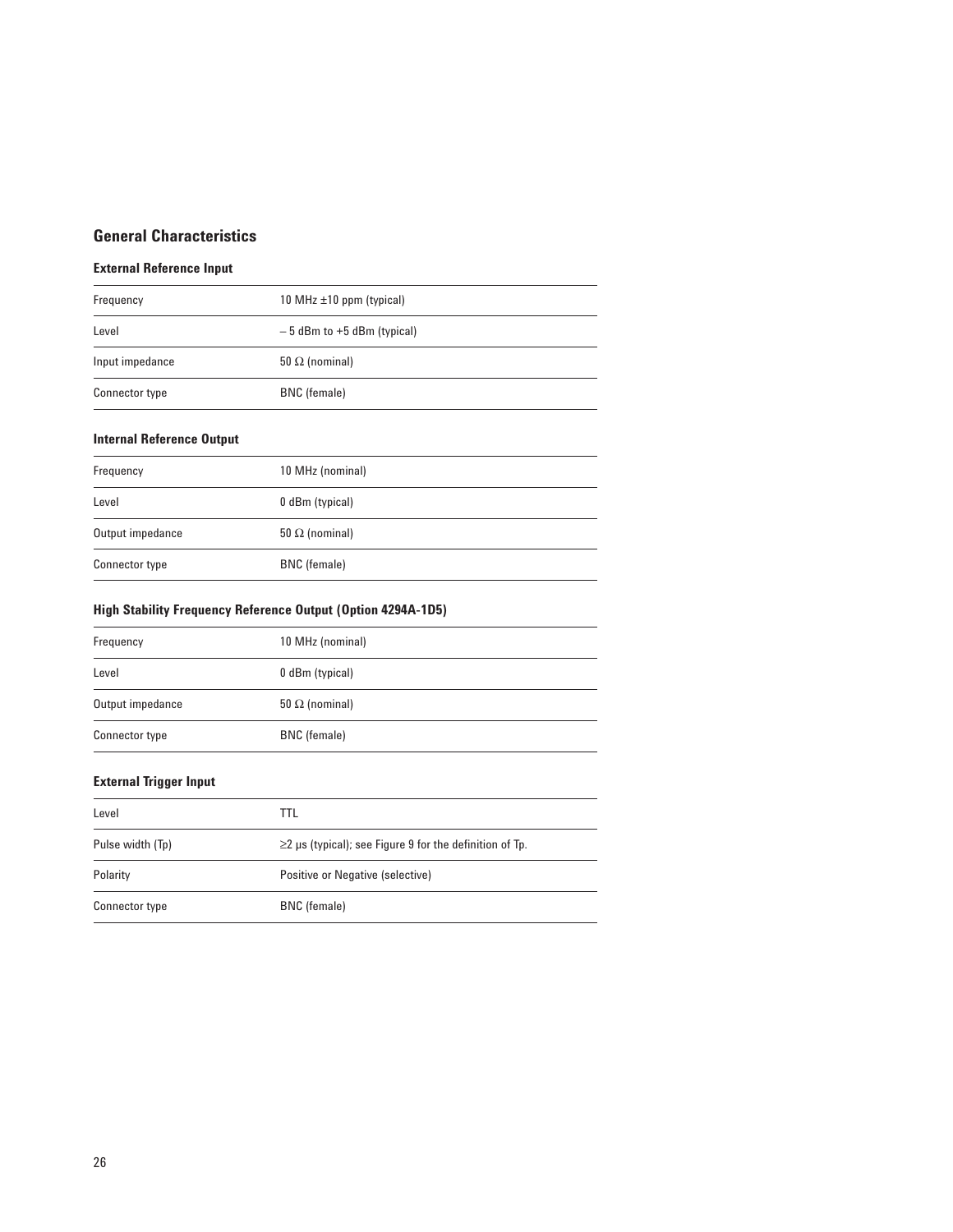

Positive Trigger Signal Negative Trigger Signal

**Figure 9. Required Pulse Width (Tp) for External Trigger Input**

# **External Program RUN/CONT Input**

| Level                                                                    | <b>TTL</b>          |
|--------------------------------------------------------------------------|---------------------|
| <b>Connector type</b>                                                    | <b>BNC</b> (female) |
| <b>External Monitor Output</b>                                           |                     |
| Connector type                                                           | D-SUB, 15 pin HD    |
| Display resolution                                                       | 640 X 480 (VGA)     |
| <b>Operating Conditions</b>                                              |                     |
| Temperature                                                              |                     |
| Disk drive non-operating<br>condition                                    | $0 °C$ to 40 $°C$   |
| Disk drive operating condition                                           | 10 °C to 40 °C      |
| Humidity (at wet bulb temperature<br>$\leq$ 29 °C, without condensation) |                     |
| Disk drive non-operating<br>condition                                    | 15% to 95% RH       |
| Disk drive operating condition                                           | 15% to 80% RH       |
| Altitude                                                                 | 0 m to 2,000 m      |
| Warm-up time                                                             | 30 minutes          |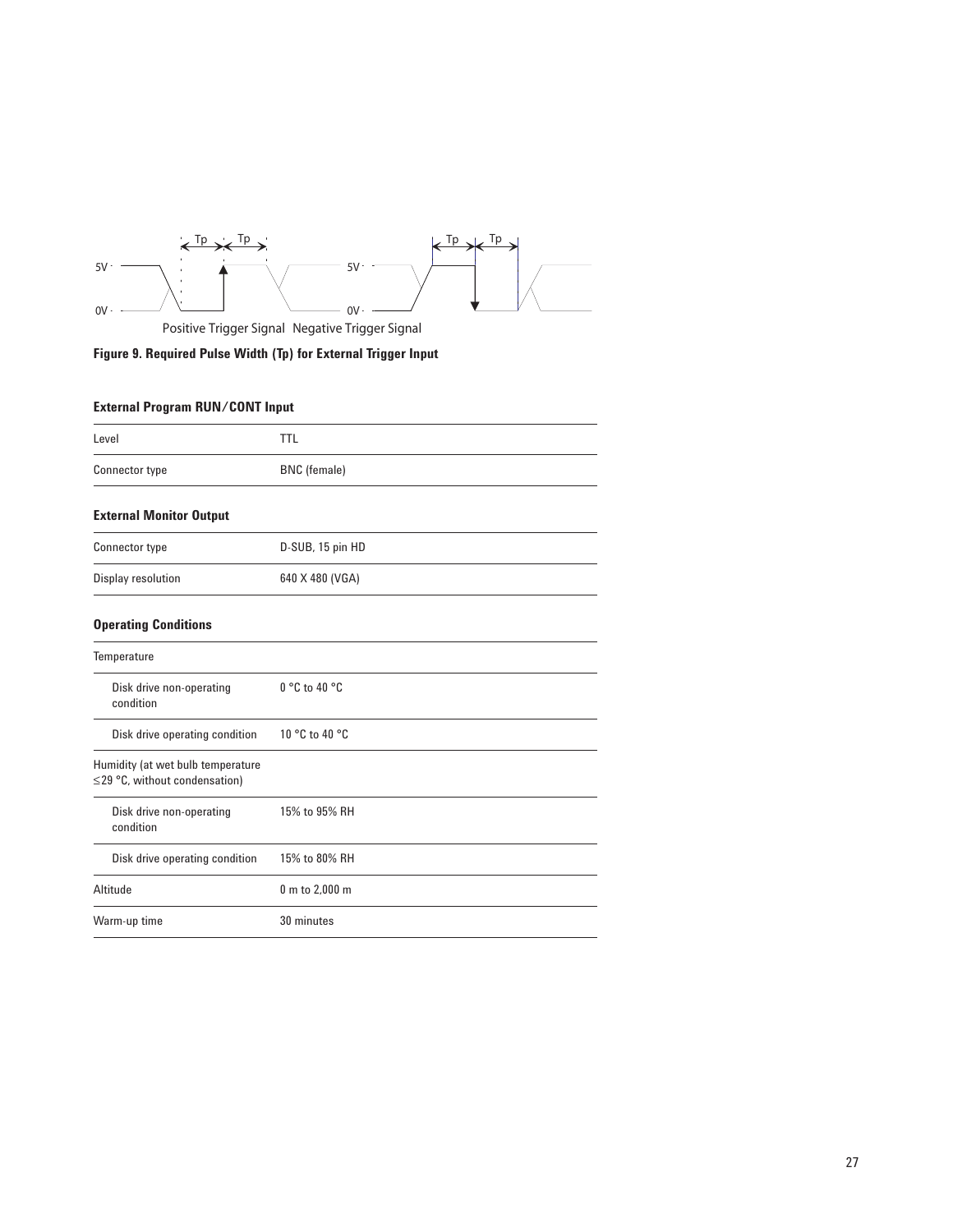# **Non-operating Conditions**

| Temperature                                                              | $-20$ °C to +60 °C                                                                                                                                                                                                                                                                                                                         |
|--------------------------------------------------------------------------|--------------------------------------------------------------------------------------------------------------------------------------------------------------------------------------------------------------------------------------------------------------------------------------------------------------------------------------------|
| Humidity (at wet bulb temperature<br>$\leq$ 45 °C, without condensation) | 15% to 95% RH                                                                                                                                                                                                                                                                                                                              |
| Altitude                                                                 | 0 m to 4.572 m                                                                                                                                                                                                                                                                                                                             |
| <b>Others</b>                                                            |                                                                                                                                                                                                                                                                                                                                            |
| EMC                                                                      | EN 55011(1991)/CISPR 11(1990) Group 1, Class A<br>EN 50082-1(1992)/IEC 61000-4-2(1995) 4 kV CD, 8 kV AD<br>EN 50082-1(1992)/IEC 61000-4-3(1995) 3 V/m, 27 MHz to 1 GHz<br>EN 50082-1(1992)/IEC 61000-4-4(1995) 0,5 kV Signal Line, 1 kV<br>Power Line<br>EN 61000-3-2(1995)/IEC 61000-3-2(1995)<br>EN 61000-3-3(1995)/IEC 61000-3-3(1994)z |
| Safety                                                                   | EN 61010-1(1993) +Amd2(1995)/IEC61010-1(1990)<br>$+Am1(1992) + Am2(1995)$<br>CSA-C22.2 N0.1010.1-92                                                                                                                                                                                                                                        |
| Power requirement                                                        | 90 V to 132 V, or 198 V to 264 V (automatically switched),<br>47 Hz to 63 Hz, 300 VA max.                                                                                                                                                                                                                                                  |
| Weight                                                                   | 25 kg (SPC)                                                                                                                                                                                                                                                                                                                                |
| <b>Dimensions</b>                                                        | See Figures 10 through 12.                                                                                                                                                                                                                                                                                                                 |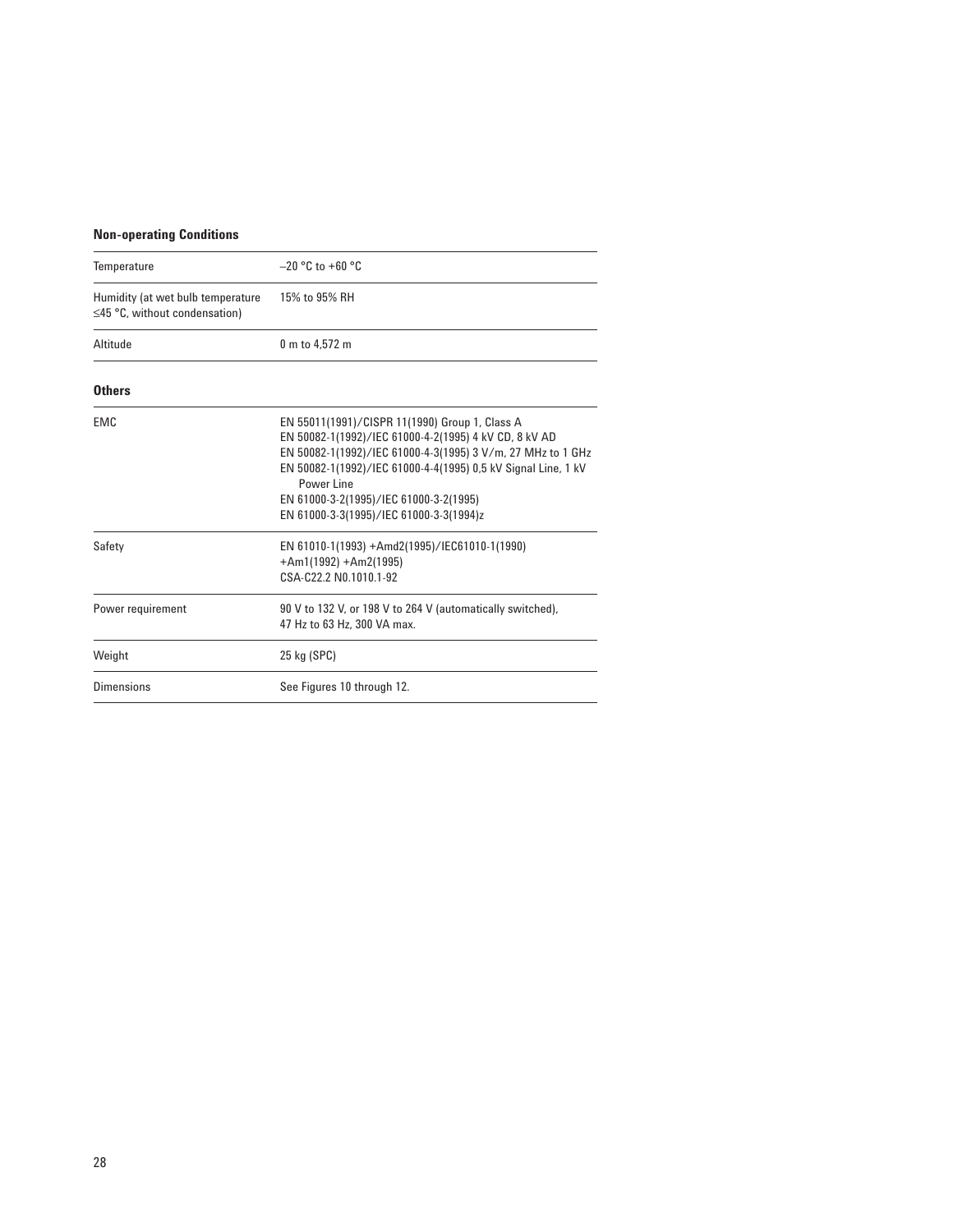

**Figure 10. Agilent 4294A dimensions (front view, with Option 4294A-1CN/4294A-1D5, typical, in millimeters)**



**Figure 11. Agilent 4294A dimensions (rear view, with Option 4294A-1CN/4294A-1D5, typical, in millimeters)**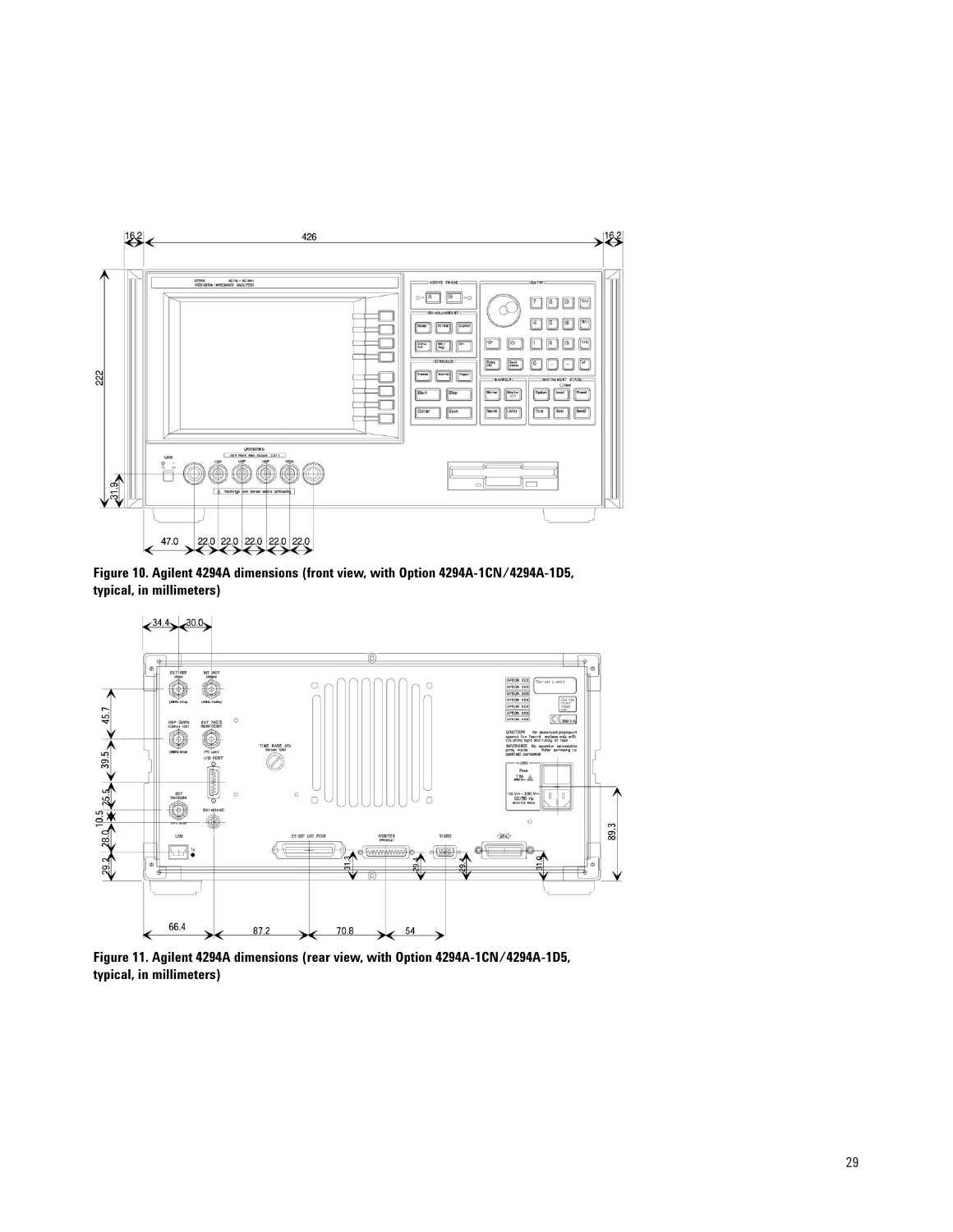

**Figure 12. Agilent 4294A dimensions (side view, with Option 4294A-1CN/4294A-1D5, typical, in millimeters)**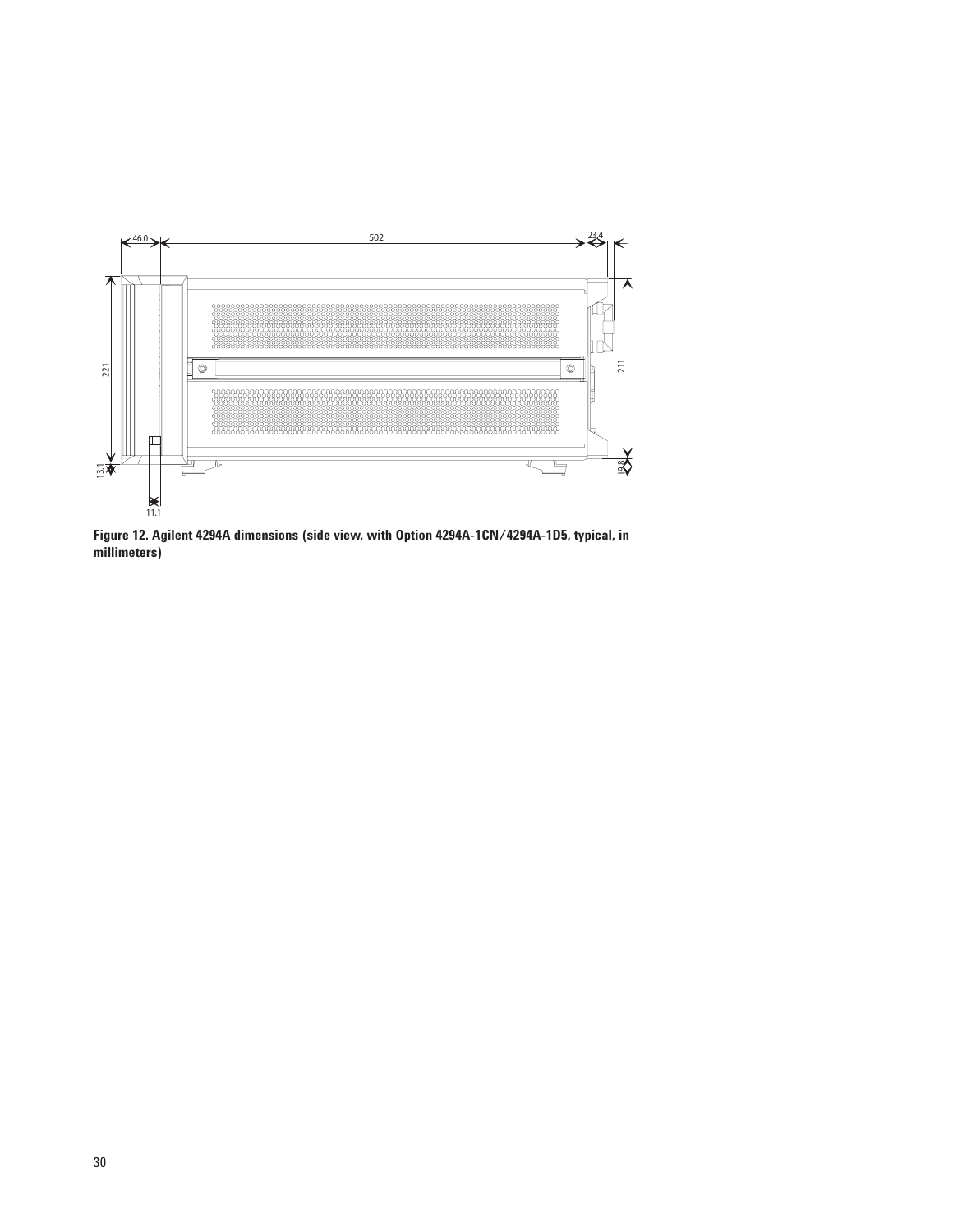# **Furnished Accessories**

| <b>Agilent Part Number</b> | <b>Description</b>                                 | <b>Qty</b> |
|----------------------------|----------------------------------------------------|------------|
| 04294-900X0/04294-970X0    | Operation Manual (English/Japanese) <sup>1</sup>   | 1          |
| 04294-900X1/04294-970X1    | Programming Manual (English/Japanese) <sup>1</sup> | 1          |
| E2083-90005                | Instrument BASIC User's Handbook <sup>1</sup>      | 1          |
| 04294-901X0                | Service Manual <sup>2</sup>                        | 1          |
| 04294-180X0                | Sample Program Disk (3.5 inch) <sup>1</sup>        |            |
| 04294-61001                | 100 $\Omega$ Resister                              | 1          |
|                            | Mini-DIN Keyboard <sup>3</sup>                     | 1          |
|                            | Power Cable <sup>4</sup>                           | 1          |
| 1250-1859                  | <b>BNC Adapter</b> <sup>5</sup>                    | 1          |
| 5063-9229                  | Handle Kit <sup>6</sup>                            | 1          |
| 5063-9216                  | Rackmount Kit <sup>7</sup>                         | 1          |
| 5063-9223                  | Rackmount & Handle Kit <sup>8</sup>                | 1          |

1. Not furnished if Option 4294A-ABA/ABJ (English/Japanese manual) is not designated.

2. Option 4294A-0BW (Add service manual) only.

3. Not furnished if Option 4294A-810 (add keyboard) is not designated.

4. The power cable depends on which country the instrument is used in.

5. Option 4294A-1D5 (high stability frequency reference) only.

6. Option 4294A-1CN (handle kit) only.

7. Option 4294A-1CM (rackmount kit) only.

8. Option 4294A-1CP (rackmount and handle kit) only.